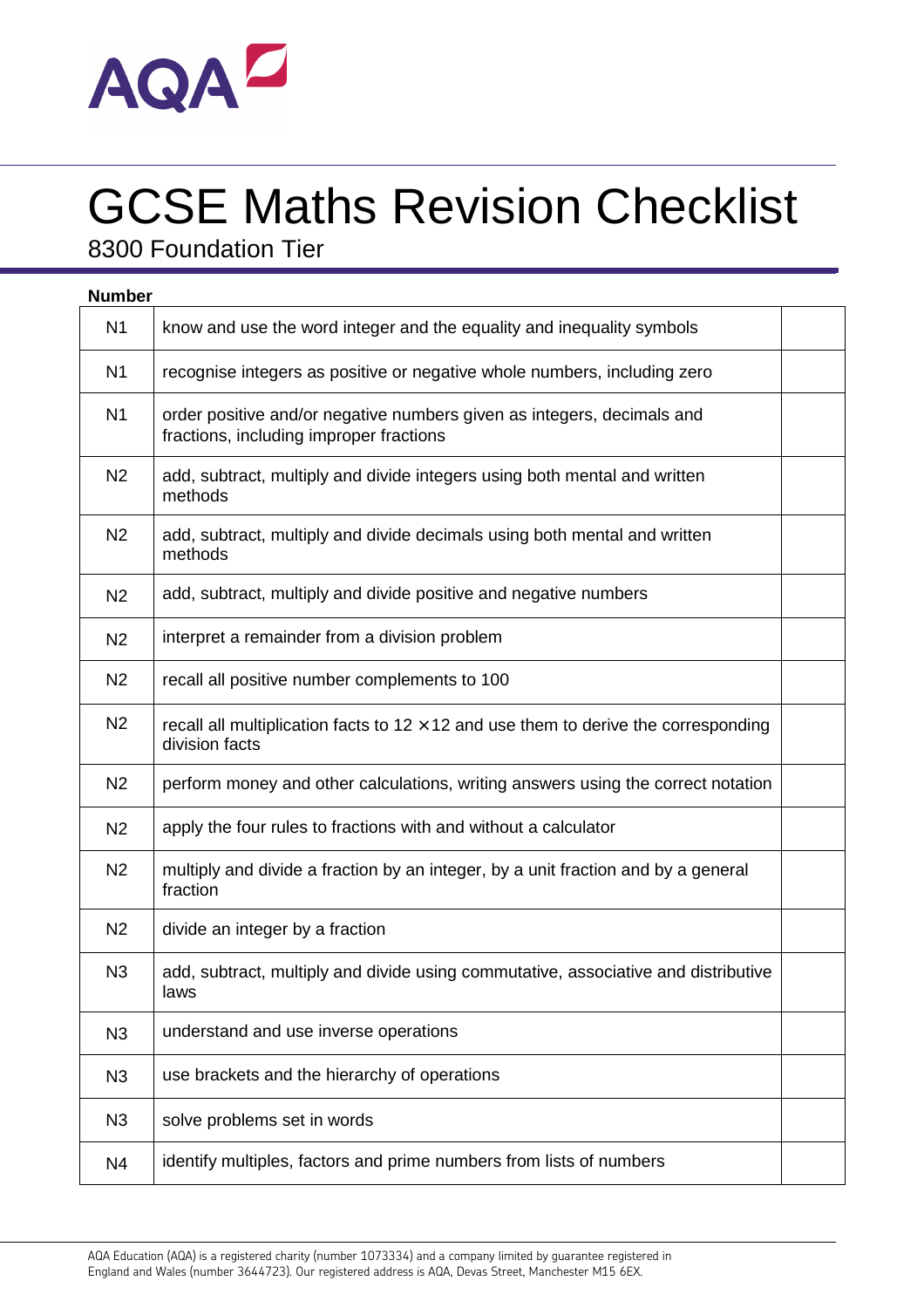| N <sub>4</sub> | write out lists of multiples and factors to identify common multiples or common<br>factors of two or more integers                                                                                                        |  |
|----------------|---------------------------------------------------------------------------------------------------------------------------------------------------------------------------------------------------------------------------|--|
| N <sub>4</sub> | write a number as the product of its prime factors and use formal (eg using Venn<br>diagrams) and informal methods (eg trial and error) for identifying highest<br>common factors (HCF) and lowest common multiples (LCM) |  |
| N4             | work out a root of a number from a product of prime factors                                                                                                                                                               |  |
| N <sub>5</sub> | identify all permutations and combinations and represent them in a variety of<br>formats                                                                                                                                  |  |
| N <sub>6</sub> | recall squares of numbers up to $15 \times 15$ and the cubes of 1, 2, 3, 4, 5 and 10,<br>also knowing the corresponding roots                                                                                             |  |
| N <sub>6</sub> | calculate and recognise powers of 2, 3, 4, 5                                                                                                                                                                              |  |
| N <sub>6</sub> | calculate and recognise powers of 10                                                                                                                                                                                      |  |
| N <sub>6</sub> | understand the notation and be able to work out the value of squares, cubes and<br>powers of 10                                                                                                                           |  |
| N <sub>6</sub> | recognise the notation $\sqrt{25}$                                                                                                                                                                                        |  |
| N <sub>6</sub> | solve equations such as $x^2 = 25$ , giving both the positive and negative roots                                                                                                                                          |  |
| N7             | use index laws for multiplication and division of integer powers                                                                                                                                                          |  |
| N7             | calculate with positive integer indices                                                                                                                                                                                   |  |
| N <sub>8</sub> | identify equivalent fractions                                                                                                                                                                                             |  |
| N <sub>8</sub> | write a fraction in its simplest form                                                                                                                                                                                     |  |
| N <sub>8</sub> | simplify a fraction by cancelling all common factors, using a calculator where<br>appropriate, for example, simplifying fractions that represent probabilities                                                            |  |
| N <sub>8</sub> | convert between mixed numbers and improper fractions                                                                                                                                                                      |  |
| N <sub>8</sub> | compare fractions                                                                                                                                                                                                         |  |
| N <sub>8</sub> | compare fractions in statistics and geometry questions                                                                                                                                                                    |  |
| N <sub>8</sub> | add and subtract fractions by writing them with a common denominator                                                                                                                                                      |  |
| N <sub>8</sub> | convert mixed numbers to improper fractions and add and subtract mixed<br>numbers                                                                                                                                         |  |
|                |                                                                                                                                                                                                                           |  |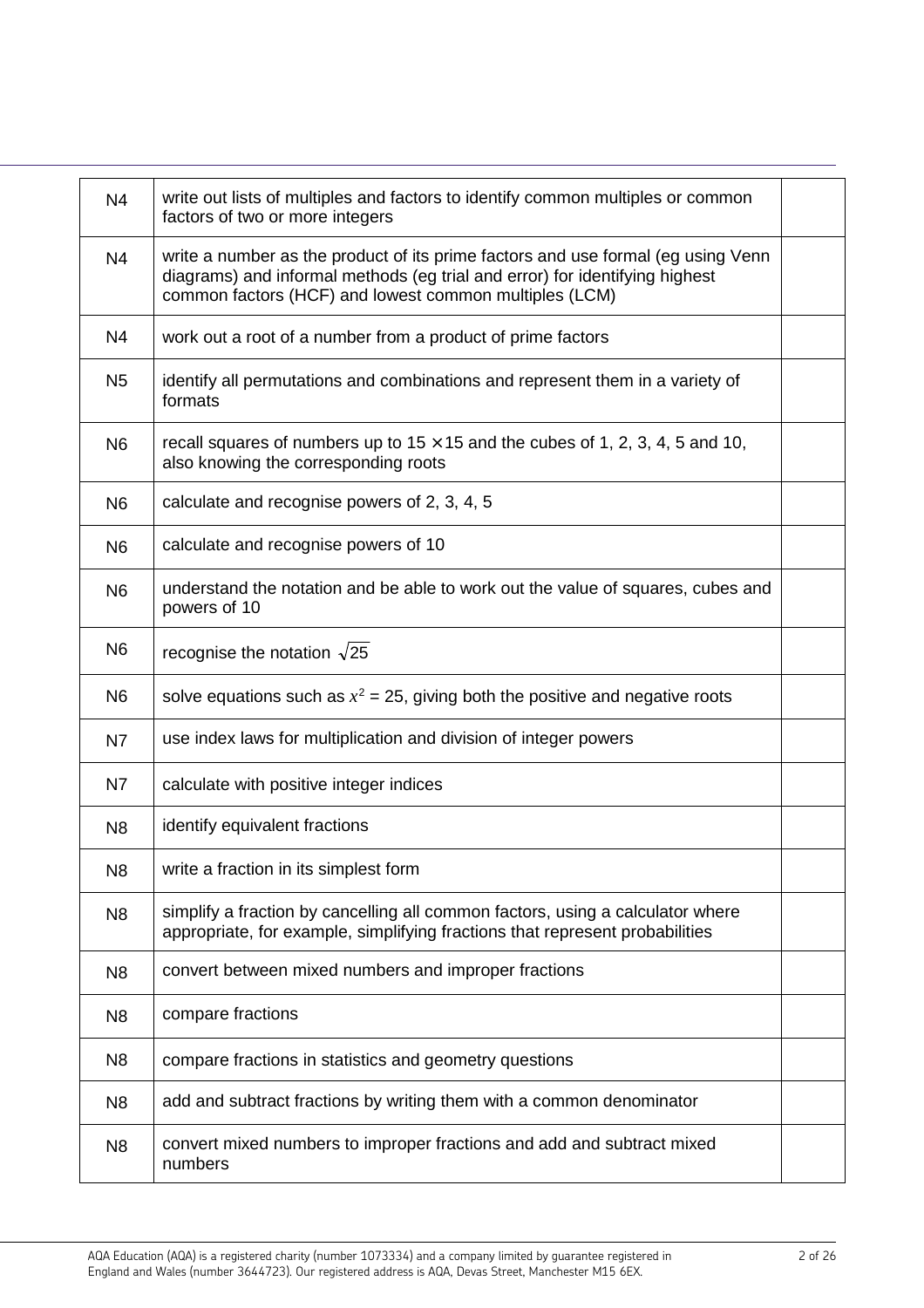| N <sub>8</sub>  | give answers in terms of $\pi$ and use values given in terms of $\pi$ in calculations.                                                                              |  |
|-----------------|---------------------------------------------------------------------------------------------------------------------------------------------------------------------|--|
| N <sub>9</sub>  | know, use and understand the term standard from                                                                                                                     |  |
| N <sub>9</sub>  | write an ordinary number in standard form                                                                                                                           |  |
| N <sub>9</sub>  | write a number written in standard form as an ordinary number                                                                                                       |  |
| N <sub>9</sub>  | order and calculate with numbers written in standard form                                                                                                           |  |
| N <sub>9</sub>  | solve simple equations where the numbers are written in standard form                                                                                               |  |
| N <sub>9</sub>  | interpret calculator displays                                                                                                                                       |  |
| N <sub>9</sub>  | use a calculator effectively for standard form calculations                                                                                                         |  |
| N <sub>9</sub>  | solve standard form problems with and without a calculator                                                                                                          |  |
| N <sub>10</sub> | convert between fractions and decimals using place value                                                                                                            |  |
| N <sub>10</sub> | compare the value of fractions and decimals                                                                                                                         |  |
| N11             | understand the meaning of ratio notation                                                                                                                            |  |
| N <sub>11</sub> | interpret a ratio as a fraction                                                                                                                                     |  |
| N <sub>11</sub> | use fractions and ratios in the context of geometrical problems, for example<br>similar shapes, scale drawings and problem solving involving scales and<br>measures |  |
| N11             | understand that a line divided in the ratio 1 : 3 means that the smaller part is<br>one-quarter of the whole                                                        |  |
| N <sub>12</sub> | calculate a fraction of a quantity                                                                                                                                  |  |
| N <sub>12</sub> | calculate a percentage of a quantity                                                                                                                                |  |
| N <sub>12</sub> | use fractions, decimals or percentages to find quantities                                                                                                           |  |
| N <sub>12</sub> | use fractions, decimals or percentages to calculate proportions of shapes that<br>are shaded                                                                        |  |
| N <sub>12</sub> | use fractions, decimals or percentages to calculate lengths, areas or volumes                                                                                       |  |
| N <sub>12</sub> | understand and use unit fractions as multiplicative inverses                                                                                                        |  |
| N <sub>12</sub> | multiply and divide a fraction by an integer, by a unit fraction and by a general                                                                                   |  |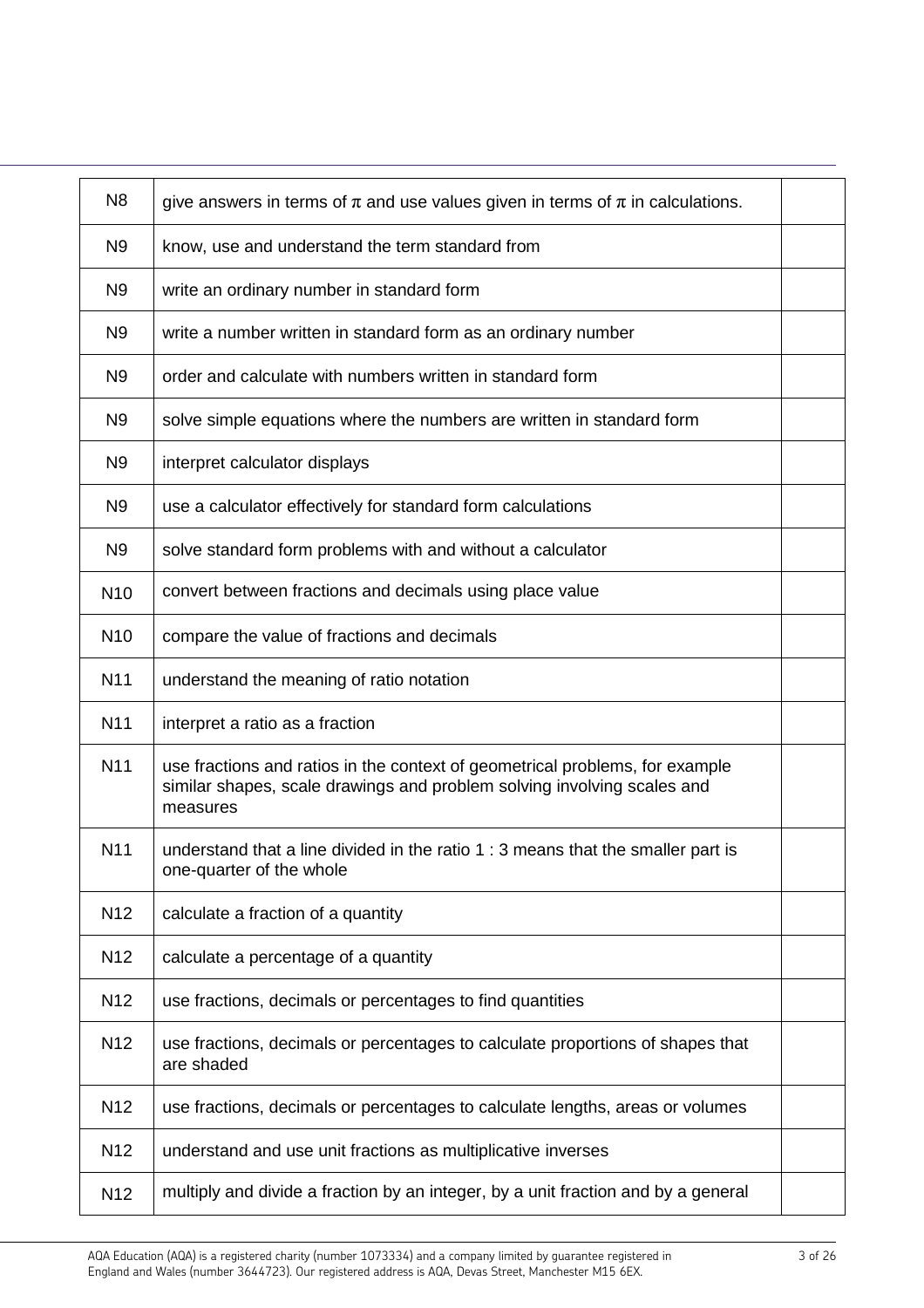|                 | fraction                                                                                                                                                                                           |  |
|-----------------|----------------------------------------------------------------------------------------------------------------------------------------------------------------------------------------------------|--|
| N <sub>12</sub> | interpret a fraction, decimal or percentage as a multiplier when solving problems                                                                                                                  |  |
| N <sub>12</sub> | use fractions, decimals or percentages to interpret or compare statistical<br>diagrams or data sets                                                                                                |  |
| N <sub>12</sub> | convert between fractions, decimals and percentages to find the most<br>appropriate method of calculation in a question; for example, 62% of £80 is 0.62<br>$\times$ £80 and 25% of £80 is £80 ÷ 4 |  |
| N <sub>13</sub> | know and use standard metric and imperial measures                                                                                                                                                 |  |
| N <sub>13</sub> | know and use compound measures such as area, volume and speed                                                                                                                                      |  |
| N <sub>13</sub> | choose appropriate units for estimating measurements, for example a television<br>mast would be measured in metres                                                                                 |  |
| N <sub>14</sub> | make sensible estimates of a range of measures in everyday settings                                                                                                                                |  |
| N <sub>14</sub> | make sensible estimates of a range of measures in real-life situations, for<br>example estimate the height of a man                                                                                |  |
| N <sub>14</sub> | evaluate results obtained                                                                                                                                                                          |  |
| N <sub>14</sub> | use approximation to estimate the value of a calculation                                                                                                                                           |  |
| N <sub>14</sub> | work out the value of a calculation and check the answer using approximations                                                                                                                      |  |
| N <sub>15</sub> | perform money calculations, writing answers using the correct notation                                                                                                                             |  |
| N <sub>15</sub> | round numbers to the nearest whole number, 10, 100 or 1000                                                                                                                                         |  |
| N <sub>15</sub> | round numbers to a specified number of decimal places                                                                                                                                              |  |
| N <sub>15</sub> | round numbers to a specified number of significant figures                                                                                                                                         |  |
| N <sub>15</sub> | use inequality notation to specify error intervals due to truncation or rounding                                                                                                                   |  |
| N <sub>16</sub> | recognise that measurements given to the nearest whole unit may be inaccurate<br>by up to one half in either direction                                                                             |  |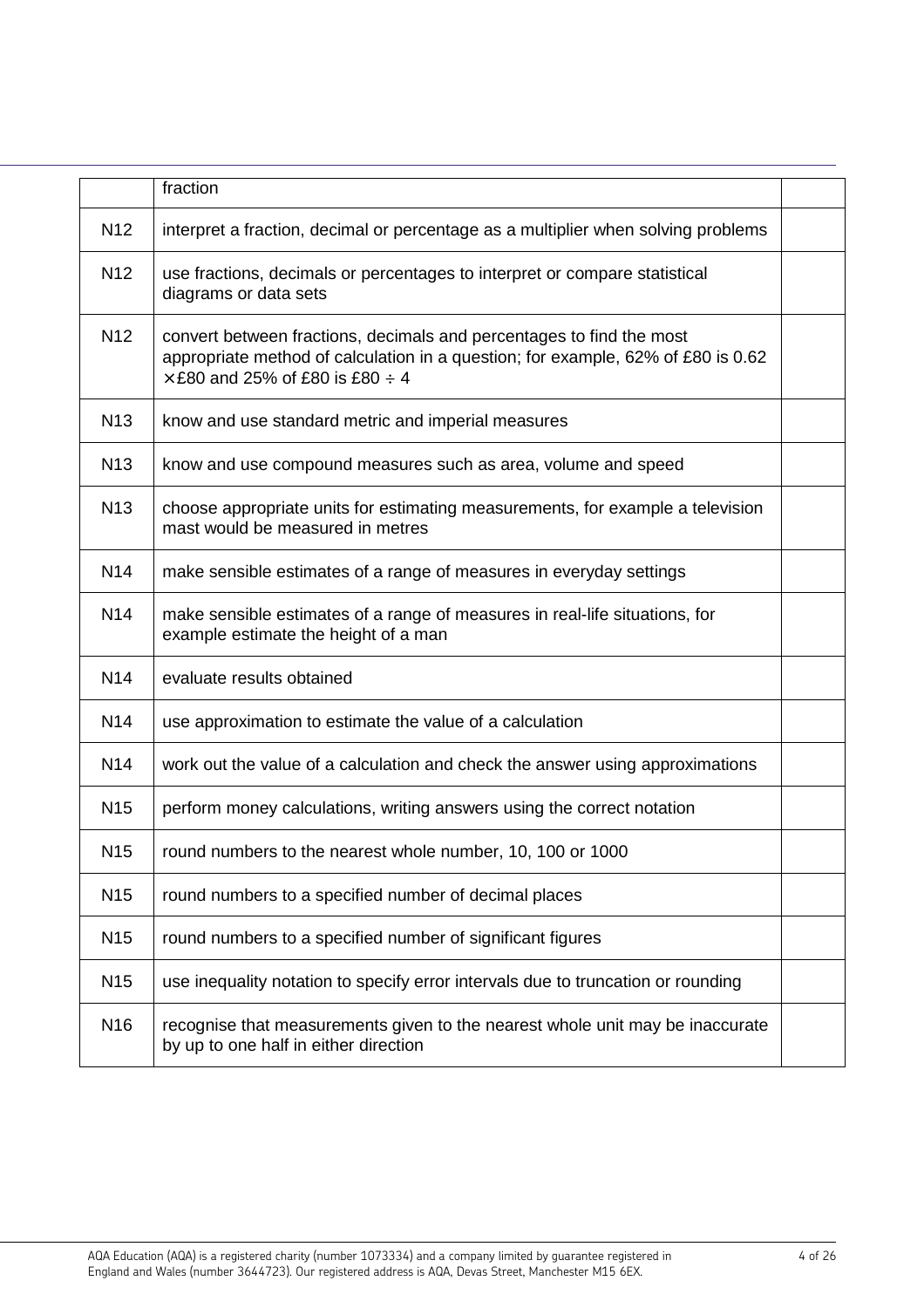| Algebra        |                                                                                                                                                                                                                                                                                                                             |  |
|----------------|-----------------------------------------------------------------------------------------------------------------------------------------------------------------------------------------------------------------------------------------------------------------------------------------------------------------------------|--|
| A <sub>1</sub> | use notation and symbols correctly                                                                                                                                                                                                                                                                                          |  |
| A <sub>1</sub> | understand that letter symbols represent definite unknown numbers in<br>equations, defined quantities or variables in formulae, and in functions they<br>define new expressions or quantities by referring to known quantities                                                                                              |  |
| A2             | use formulae from mathematics and other subjects expressed initially in words<br>and then using letters and symbols. For example, formula for area of a triangle,<br>area of a parallelogram, area of a circle, volume of a prism, conversions<br>between measures, wage earned = hours worked $\times$ hourly rate + bonus |  |
| A2             | substitute numbers into a formula                                                                                                                                                                                                                                                                                           |  |
| A3             | understand phrases such as 'form an equation', 'use a formula', 'write down a<br>term', 'write an expression' and 'prove an identity' when answering a question                                                                                                                                                             |  |
| A3             | recognise that, for example, $5x + 1 = 16$ is an equation                                                                                                                                                                                                                                                                   |  |
| A3             | recognise that, for example, $V = IR$ is a formula                                                                                                                                                                                                                                                                          |  |
| A <sub>3</sub> | recognise that $x + 3$ is an expression                                                                                                                                                                                                                                                                                     |  |
| A <sub>3</sub> | recognise that $(x + 2)^2 = x^2 + 4x + 4$ is an identity                                                                                                                                                                                                                                                                    |  |
| A <sub>3</sub> | recognise that $2x + 5 < 16$ is an inequality                                                                                                                                                                                                                                                                               |  |
| A <sub>3</sub> | write an expression                                                                                                                                                                                                                                                                                                         |  |
| A3             | know the meaning of the word 'factor' for both numerical work and algebraic<br>work                                                                                                                                                                                                                                         |  |
| A4             | understand that algebra can be used to generalise the laws of arithmetic                                                                                                                                                                                                                                                    |  |
| A4             | manipulate an expression by collecting like terms                                                                                                                                                                                                                                                                           |  |
| A4             | write expressions to solve problems                                                                                                                                                                                                                                                                                         |  |
| A4             | write expressions using squares and cubes                                                                                                                                                                                                                                                                                   |  |
| A4             | factorise algebraic expressions by taking out common factors                                                                                                                                                                                                                                                                |  |
| A4             | multiply two linear expressions, such as $(x \pm a)(x \pm b)$ and $(cx \pm a)(dx \pm b)$ , for<br>example $(2x + 3)(3x - 4)$                                                                                                                                                                                                |  |
| A4             | multiply a single term over a bracket, for example, $a(b + c) = ab + ac$                                                                                                                                                                                                                                                    |  |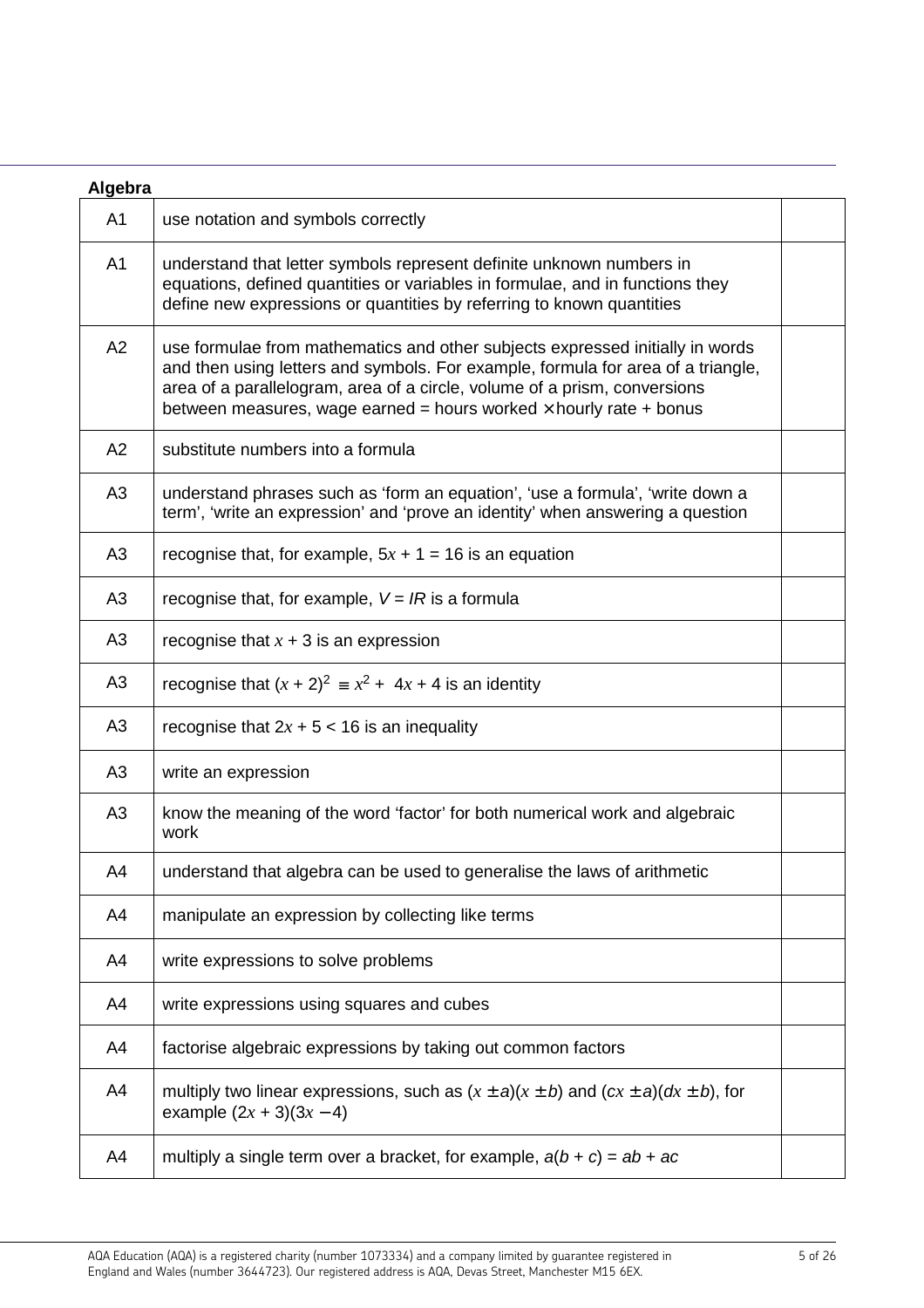| A4             | know the meaning of and be able to simplify, for example $3x - 2 + 4(x + 5)$                                                                                                                                                                                                                                                        |  |
|----------------|-------------------------------------------------------------------------------------------------------------------------------------------------------------------------------------------------------------------------------------------------------------------------------------------------------------------------------------|--|
| A4             | know the meaning of and be able to factorise, for example $3x^2y - 9y$ or $4x^2$ +<br>6xy                                                                                                                                                                                                                                           |  |
| A4             | factorise quadratic expressions using the sum and product method, or by<br>inspection (FOIL)                                                                                                                                                                                                                                        |  |
| A4             | factorise quadratics of the form $x^2 + bx + c$                                                                                                                                                                                                                                                                                     |  |
| A4             | factorise expressions written as the difference of two squares of the form $x^2 - a^2$                                                                                                                                                                                                                                              |  |
| A4             | use the index laws for multiplication and division of integer powers                                                                                                                                                                                                                                                                |  |
| A4             | simplify algebraic expressions, for example by cancelling common factors in<br>fractions or using index laws                                                                                                                                                                                                                        |  |
| A <sub>5</sub> | understand and use formulae from maths and other subjects expressed initially<br>in words and then using letters and symbols. For example formula for area of a<br>triangle, area of a parallelogram, area of a circle, volume of a prism, conversions<br>between measures, wage earned = hours worked $\times$ hourly rate + bonus |  |
| A <sub>5</sub> | change the subject of a formula                                                                                                                                                                                                                                                                                                     |  |
| A <sub>6</sub> | recognise that, for example, $5x + 5 = 16$ is an equation, but $5x + 5 = 5(x + 1)$<br>is an identity                                                                                                                                                                                                                                |  |
| A <sub>6</sub> | show that two expressions are equivalent                                                                                                                                                                                                                                                                                            |  |
| A6             | use identities including equating coefficients                                                                                                                                                                                                                                                                                      |  |
| A6             | use algebraic expressions to support an argument or verify a statement                                                                                                                                                                                                                                                              |  |
| A7             | understand and use number machines                                                                                                                                                                                                                                                                                                  |  |
| A7             | interpret an expression diagrammatically using a number machine                                                                                                                                                                                                                                                                     |  |
| A7             | interpret the operations in a number machine as an expression or function                                                                                                                                                                                                                                                           |  |
| A8             | plot points in all four quadrants                                                                                                                                                                                                                                                                                                   |  |
| A8             | find and use coordinates of points identified by geometrical information, for<br>example the fourth vertex of a rectangle given the other three vertices                                                                                                                                                                            |  |
| A8             | find coordinates of a midpoint, for example on the diagonal of a rhombus                                                                                                                                                                                                                                                            |  |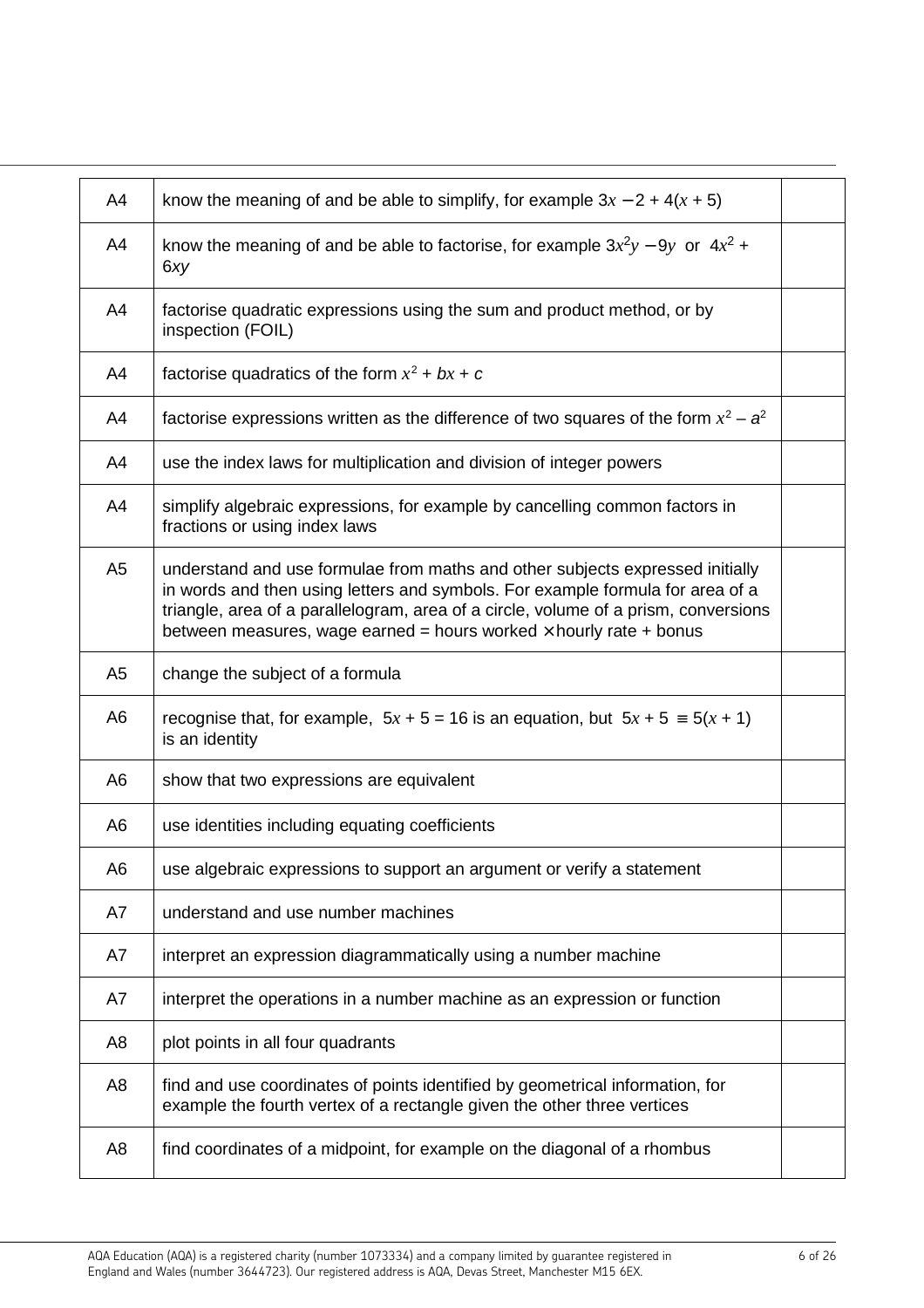| A <sub>8</sub> | identify and use cells in 2D contexts, relating coordinates to applications such as<br>Battleships and Connect 4                                            |  |
|----------------|-------------------------------------------------------------------------------------------------------------------------------------------------------------|--|
| A <sub>9</sub> | recognise that equations of the form $y = mx + c$ correspond to straight-line<br>graphs in the coordinate plane                                             |  |
| A <sub>9</sub> | draw graphs of functions in which $y$ is given explicitly or implicitly in terms of $x$                                                                     |  |
| A <sub>9</sub> | complete tables of values for straight-line graphs                                                                                                          |  |
| A <sub>9</sub> | calculate the gradient of a given straight-line given two points or from an<br>equation                                                                     |  |
| A <sub>9</sub> | manipulate the equations of straight lines so that it is possible to tell whether<br>lines are parallel or not                                              |  |
| A <sub>9</sub> | work out the equation of a line, given two points on the line or given one point<br>and the gradient                                                        |  |
| A10            | recognise that equations of the form $y = mx + c$ correspond to straight-line<br>graphs in the coordinate plane with gradient $m$ and y-intercept at (0, c) |  |
| A10            | work out the gradient and the intersection with the axes                                                                                                    |  |
| A11            | interpret quadratic graphs by finding roots, intercepts and turning points                                                                                  |  |
| A12            | draw, sketch, recognise and interpret linear functions                                                                                                      |  |
| A12            | calculate values for a quadratic and draw the graph                                                                                                         |  |
| A12            | draw, sketch, recognise and interpret quadratic graphs                                                                                                      |  |
| A12            | draw, sketch, recognise and interpret graphs of the form $y = x^3 + k$ where k is an<br>integer                                                             |  |
| A12            | draw, sketch, recognise and interpret the graph $y = \frac{1}{x}$ with $x \ne 0$                                                                            |  |
| A12            | find an approximate value of $y$ for a given value of $x$ , or the approximate values<br>of $x$ for a given value of $y$                                    |  |
| A14            | plot a graph representing a real-life problem from information given in words, in<br>a table or as a formula                                                |  |
| A14            | identify the correct equation of a real-life graph from a drawing of the graph                                                                              |  |
|                |                                                                                                                                                             |  |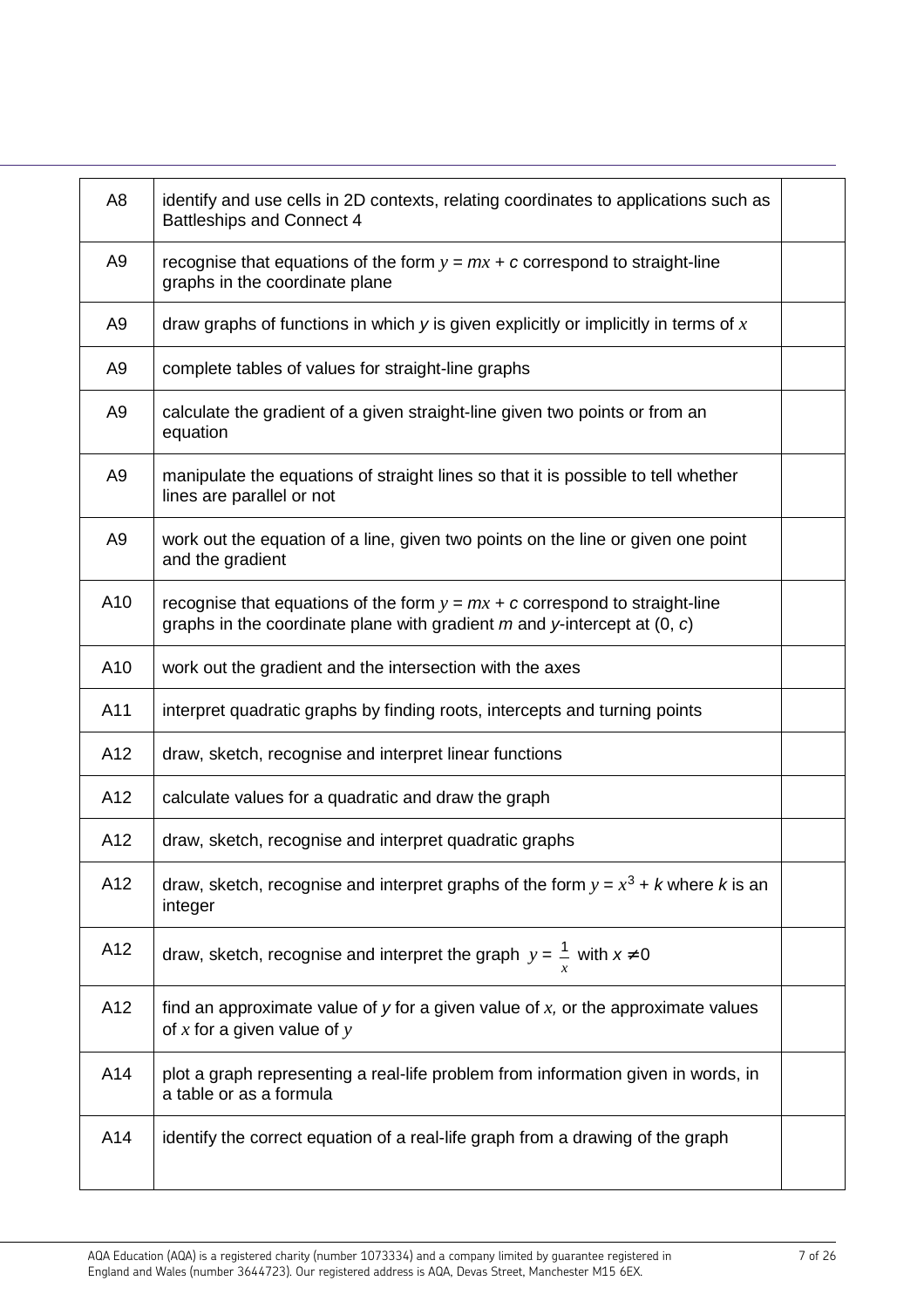| A14 | read from graphs representing real-life situations; for example, work out the cost<br>of a bill for so many units of gas or the number of units for a given cost, and also<br>understand that the intercept of such a graph represents the fixed charge                                              |  |
|-----|------------------------------------------------------------------------------------------------------------------------------------------------------------------------------------------------------------------------------------------------------------------------------------------------------|--|
| A14 | interpret linear graphs representing real-life situations; for example, graphs<br>representing financial situations (eg gas, electricity, water, mobile phone bills,<br>council tax) with or without fixed charges, and also understand that the intercept<br>represents the fixed charge or deposit |  |
| A14 | plot and interpret distance-time graphs                                                                                                                                                                                                                                                              |  |
| A14 | interpret line graphs from real-life situations, for example conversion graphs                                                                                                                                                                                                                       |  |
| A14 | interpret graphs showing real-life situations in geometry, such as the depth of<br>water in containers as they are filled at a steady rate                                                                                                                                                           |  |
| A14 | interpret non-linear graphs showing real-life situations, such as the height of a<br>ball plotted against time                                                                                                                                                                                       |  |
| A17 | solve simple linear equations by using inverse operations or by transforming<br>both sides in the same way                                                                                                                                                                                           |  |
| A17 | solve simple linear equations with integer coefficients where the unknown<br>appears on one or both sides of the equation or where the equation involves<br>brackets                                                                                                                                 |  |
| A18 | solve quadratic equations by factorising                                                                                                                                                                                                                                                             |  |
| A18 | read approximate solutions to a quadratic equation from a graph                                                                                                                                                                                                                                      |  |
| A19 | solve simultaneous linear equations by elimination or substitution or any other<br>valid method                                                                                                                                                                                                      |  |
| A19 | find approximate solutions using the point of intersection of two straight lines                                                                                                                                                                                                                     |  |
| A21 | set up simple linear equations                                                                                                                                                                                                                                                                       |  |
| A21 | rearrange simple linear equations                                                                                                                                                                                                                                                                    |  |
| A21 | set up simple linear equations to solve problems                                                                                                                                                                                                                                                     |  |
| A21 | set up a pair of simultaneous linear equations to solve problems                                                                                                                                                                                                                                     |  |
| A21 | interpret solutions of equations in context                                                                                                                                                                                                                                                          |  |
| A22 | know the difference between $\lt$ , $\leq$ , $\geq$ , $>$ and $\neq$                                                                                                                                                                                                                                 |  |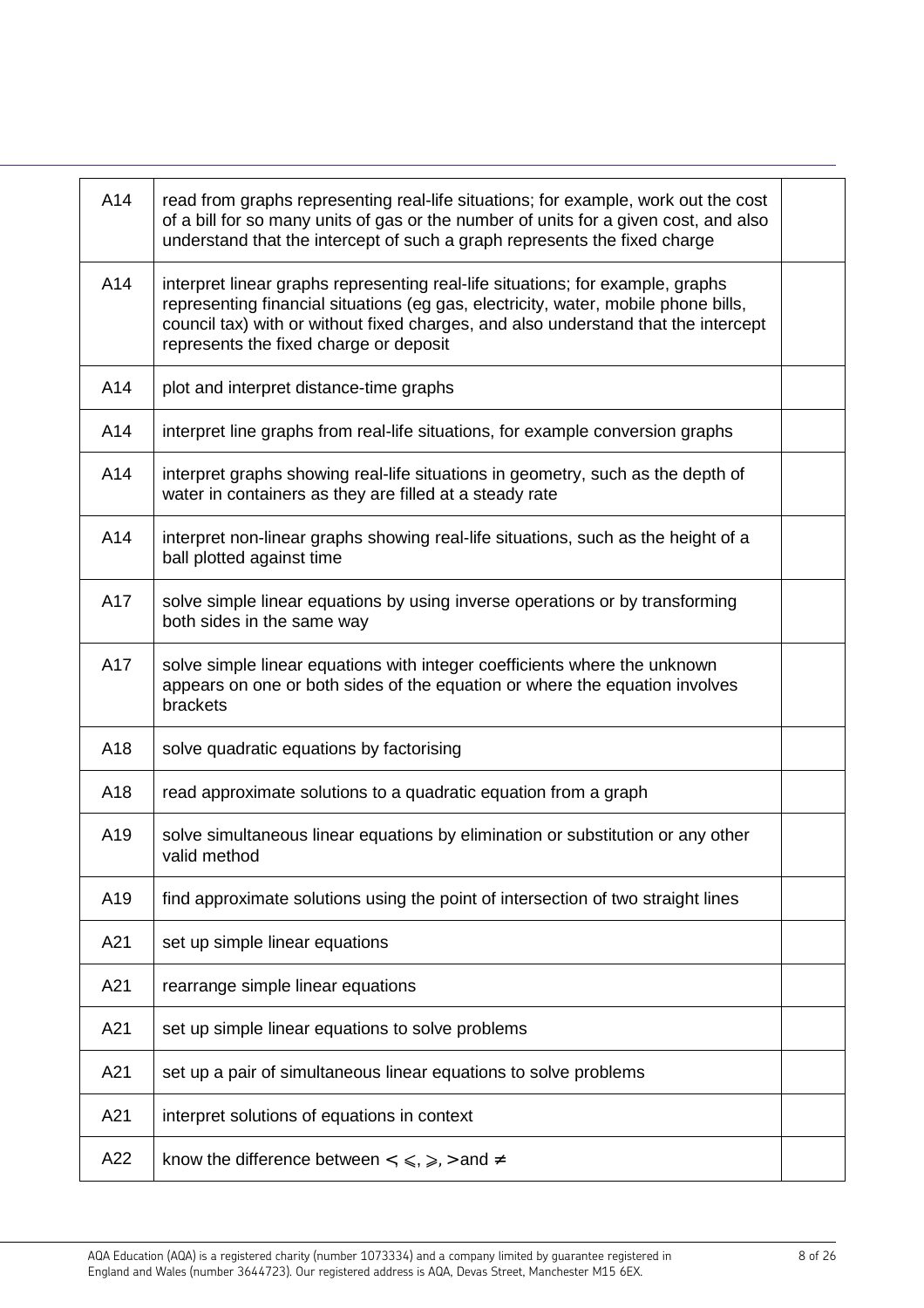| A22 | solve simple linear inequalities in one variable                                                                                                                                                                         |  |
|-----|--------------------------------------------------------------------------------------------------------------------------------------------------------------------------------------------------------------------------|--|
| A22 | represent the solution set of an inequality on a number line, knowing the correct<br>conventions of an open circle for a strict inequality eg $x < 3$ and a closed circle<br>for an inclusive inequality<br>eg $x \le 3$ |  |
| A23 | generate linear sequences                                                                                                                                                                                                |  |
| A23 | work out the value of the nth term of a linear sequence for any given value of n                                                                                                                                         |  |
| A23 | generate sequences with a given term-to-term rule                                                                                                                                                                        |  |
| A23 | generate a sequence where the nth term is given                                                                                                                                                                          |  |
| A23 | work out the value of the nth term of any sequence for any given value of n                                                                                                                                              |  |
| A23 | generate simple sequences derived from diagrams and complete a table of<br>results that describes the pattern shown by the diagrams                                                                                      |  |
| A23 | describe how a sequence continues                                                                                                                                                                                        |  |
| A24 | solve simple problems involving arithmetic progressions                                                                                                                                                                  |  |
| A24 | work with Fibonacci-type sequences (rule will be given)                                                                                                                                                                  |  |
| A24 | know how to continue the terms of a quadratic sequence                                                                                                                                                                   |  |
| A24 | work out the value of a term in a geometrical progression of the form $r^n$ where n<br>is an integer $> 0$                                                                                                               |  |
| A25 | work out a formula for the nth term of a linear sequence                                                                                                                                                                 |  |
| A25 | work out an expression in terms of $n$ for the $n$ th term of a linear sequence by<br>knowing that the common difference can be used to generate a formula for the<br>$nth term$                                         |  |
|     |                                                                                                                                                                                                                          |  |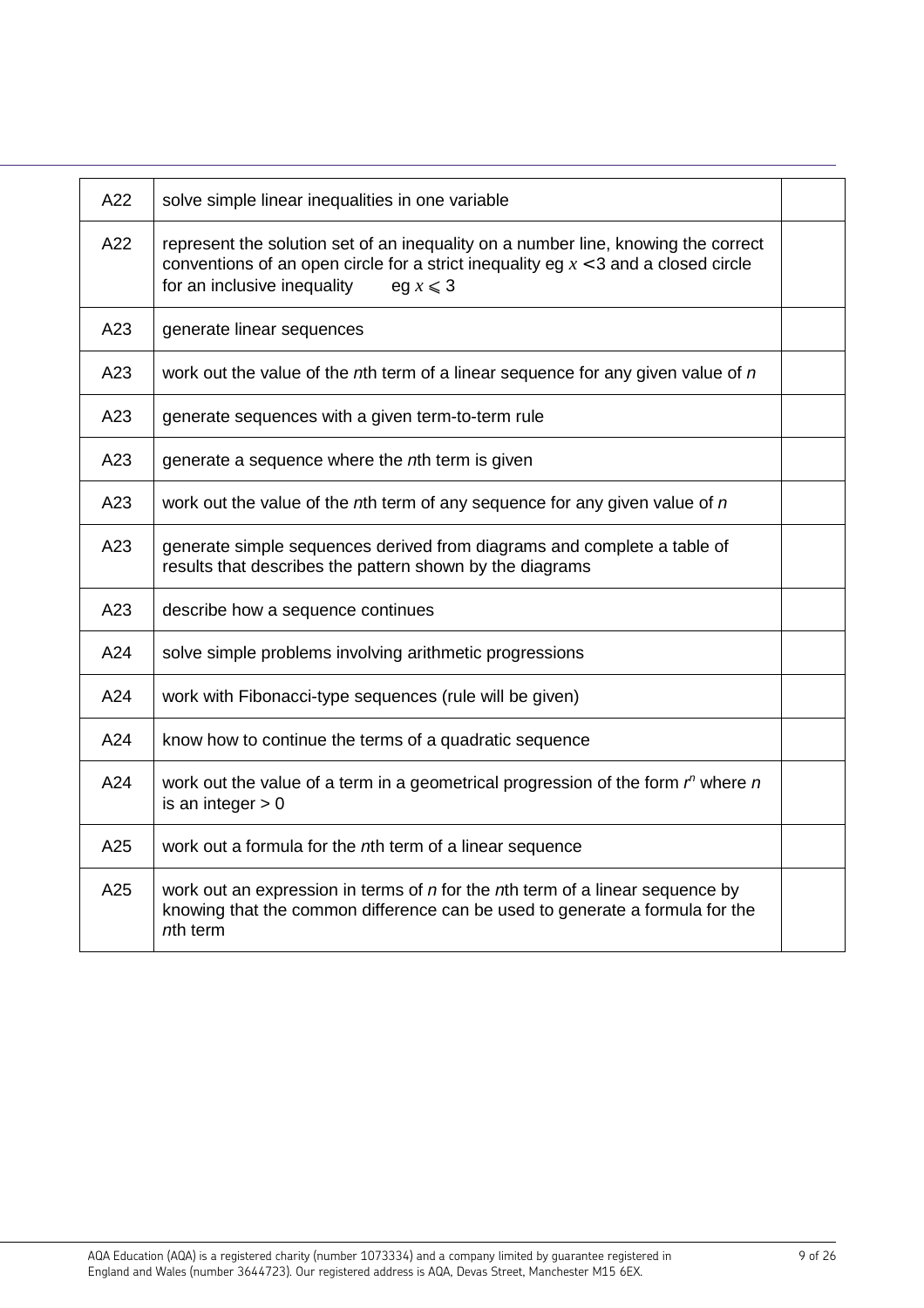|                | Ratio, proportion and rates of change                                                                                                                                                                                                   |  |
|----------------|-----------------------------------------------------------------------------------------------------------------------------------------------------------------------------------------------------------------------------------------|--|
| R <sub>1</sub> | convert between metric measures                                                                                                                                                                                                         |  |
| R <sub>1</sub> | recall and use conversions for metric measures for length, area, volume and<br>capacity                                                                                                                                                 |  |
| R <sub>1</sub> | use conversions between imperial units and metric units using common<br>approximations, for example 5 miles $\approx$ 8 kilometres, 1 gallon $\approx$ 4.5 litres,<br>2.2 pounds $\approx$ 1 kilogram, 1 inch $\approx$ 2.5 centimetres |  |
| R <sub>2</sub> | use and interpret maps and scale drawings                                                                                                                                                                                               |  |
| R <sub>2</sub> | use a scale on a map to work out an actual length                                                                                                                                                                                       |  |
| R <sub>2</sub> | use a scale with an actual length to work out a length on a map                                                                                                                                                                         |  |
| R <sub>2</sub> | construct scale drawings                                                                                                                                                                                                                |  |
| R <sub>2</sub> | use scale to estimate a length, for example use the height of a man to estimate<br>the height of a building where both are shown in a scale drawing                                                                                     |  |
| R <sub>2</sub> | work out a scale from a scale drawing given additional information                                                                                                                                                                      |  |
| R <sub>3</sub> | work out one quantity as a fraction or decimal of another quantity                                                                                                                                                                      |  |
| R <sub>3</sub> | use a fraction of a quantity to compare proportions                                                                                                                                                                                     |  |
| R4             | understand the meaning of ratio notation                                                                                                                                                                                                |  |
| R <sub>4</sub> | simplify ratios to their simplest form $a : b$ where a and b are integers                                                                                                                                                               |  |
| R4             | write a ratio in the form $1 : n$ or $n : 1$                                                                                                                                                                                            |  |
| R <sub>5</sub> | use ratios in the context of geometrical problems, for example similar shapes,<br>scale drawings and problem solving involving scales and measures                                                                                      |  |
| R <sub>5</sub> | interpret a ratio in a way that enables the correct proportion of an amount to be<br>calculated                                                                                                                                         |  |
| R <sub>5</sub> | use ratio to solve, for example geometrical, algebraic, statistical, and numerical<br>problems                                                                                                                                          |  |
| R <sub>5</sub> | use ratio to solve word problems using informal strategies or using the unitary<br>method of solution                                                                                                                                   |  |
| R <sub>5</sub> | solve best-buy problems using informal strategies or using the unitary method of<br>solution                                                                                                                                            |  |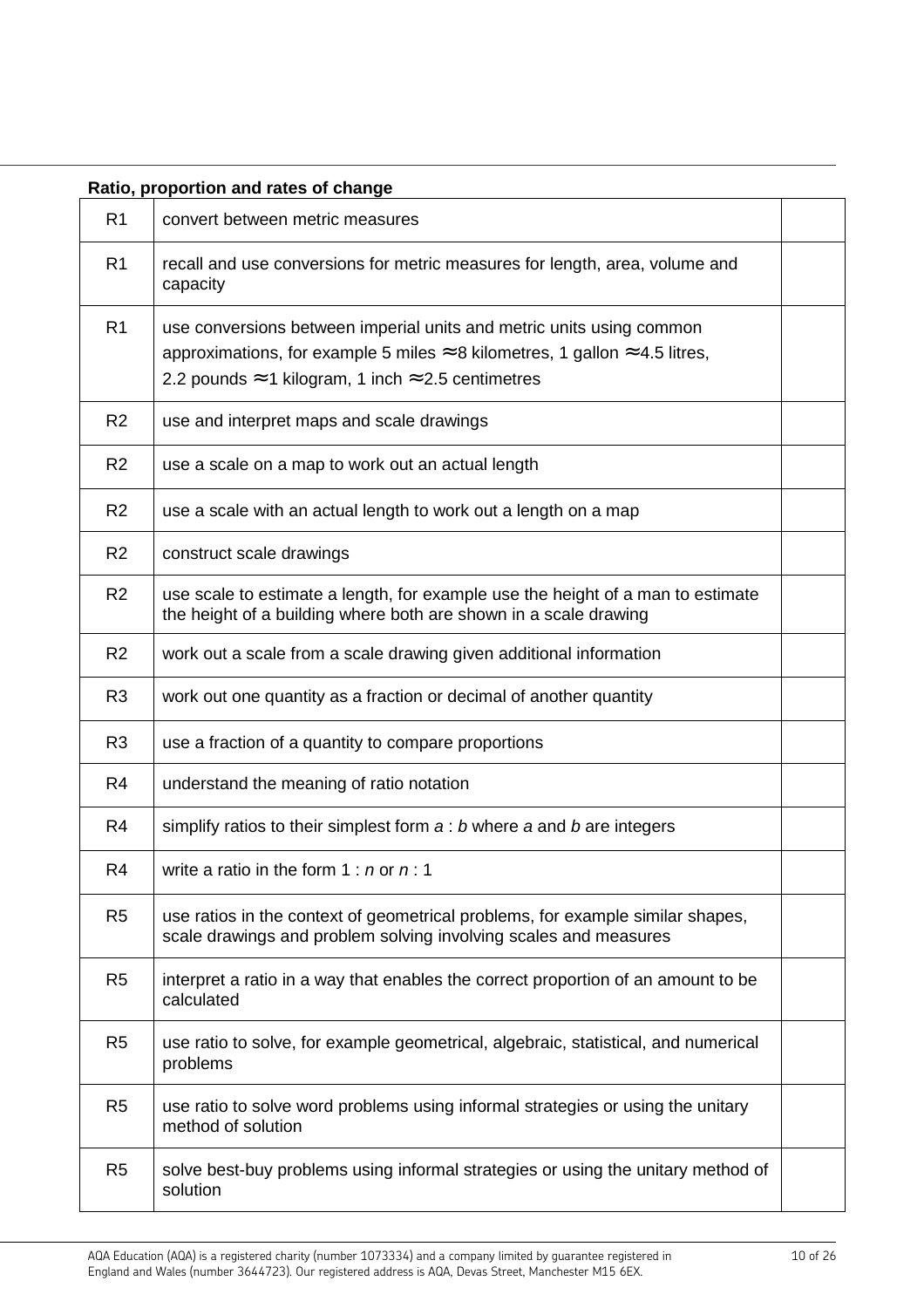| R <sub>6</sub>  | make comparisons between two quantities and represent them as a ratio                                                                                                                                   |  |
|-----------------|---------------------------------------------------------------------------------------------------------------------------------------------------------------------------------------------------------|--|
| R <sub>6</sub>  | compare the cost of items using the unit cost of one item as a fraction of the unit<br>cost of another item                                                                                             |  |
| R7              | use equality of ratios to solve problems                                                                                                                                                                |  |
| R <sub>8</sub>  | understand the meaning of ratio as a fraction                                                                                                                                                           |  |
| R <sub>8</sub>  | understand that a line divided in the ratio 1 : 3 means that the smaller part is<br>one-quarter of the whole                                                                                            |  |
| R <sub>8</sub>  | represent the ratio of two quantities in direct proportion as a linear relationship<br>and represent the relationship graphically                                                                       |  |
| R <sub>8</sub>  | relate ratios to fractions and use linear equations to solve problems                                                                                                                                   |  |
| R <sub>9</sub>  | convert values between percentages, fractions and decimals in order to<br>compare them, for example with probabilities                                                                                  |  |
| R <sub>9</sub>  | use percentages in real-life situations                                                                                                                                                                 |  |
| R <sub>9</sub>  | interpret percentage as the operator 'so many hundredths of'                                                                                                                                            |  |
| R <sub>9</sub>  | work out the percentage of a shape that is shaded                                                                                                                                                       |  |
| R <sub>9</sub>  | shade a given percentage of a shape                                                                                                                                                                     |  |
| R <sub>9</sub>  | calculate a percentage increase or decrease                                                                                                                                                             |  |
| R <sub>9</sub>  | solve percentage increase and decrease problems, for example, use $1.12 \times Q$ to<br>calculate a 12% increase in the value of Q and $0.88 \times Q$ to calculate a 12%<br>decrease in the value of Q |  |
| R <sub>9</sub>  | work out one quantity as a percentage of another quantity                                                                                                                                               |  |
| R <sub>9</sub>  | use percentages, decimals or fractions to calculate proportions                                                                                                                                         |  |
| R <sub>9</sub>  | calculate reverse percentages                                                                                                                                                                           |  |
| R <sub>9</sub>  | solve simple interest problems                                                                                                                                                                          |  |
| R <sub>10</sub> | use proportion to solve problems using informal strategies or the unitary method<br>of solution                                                                                                         |  |
| R <sub>10</sub> | use direct proportion to solve geometrical problems                                                                                                                                                     |  |
|                 |                                                                                                                                                                                                         |  |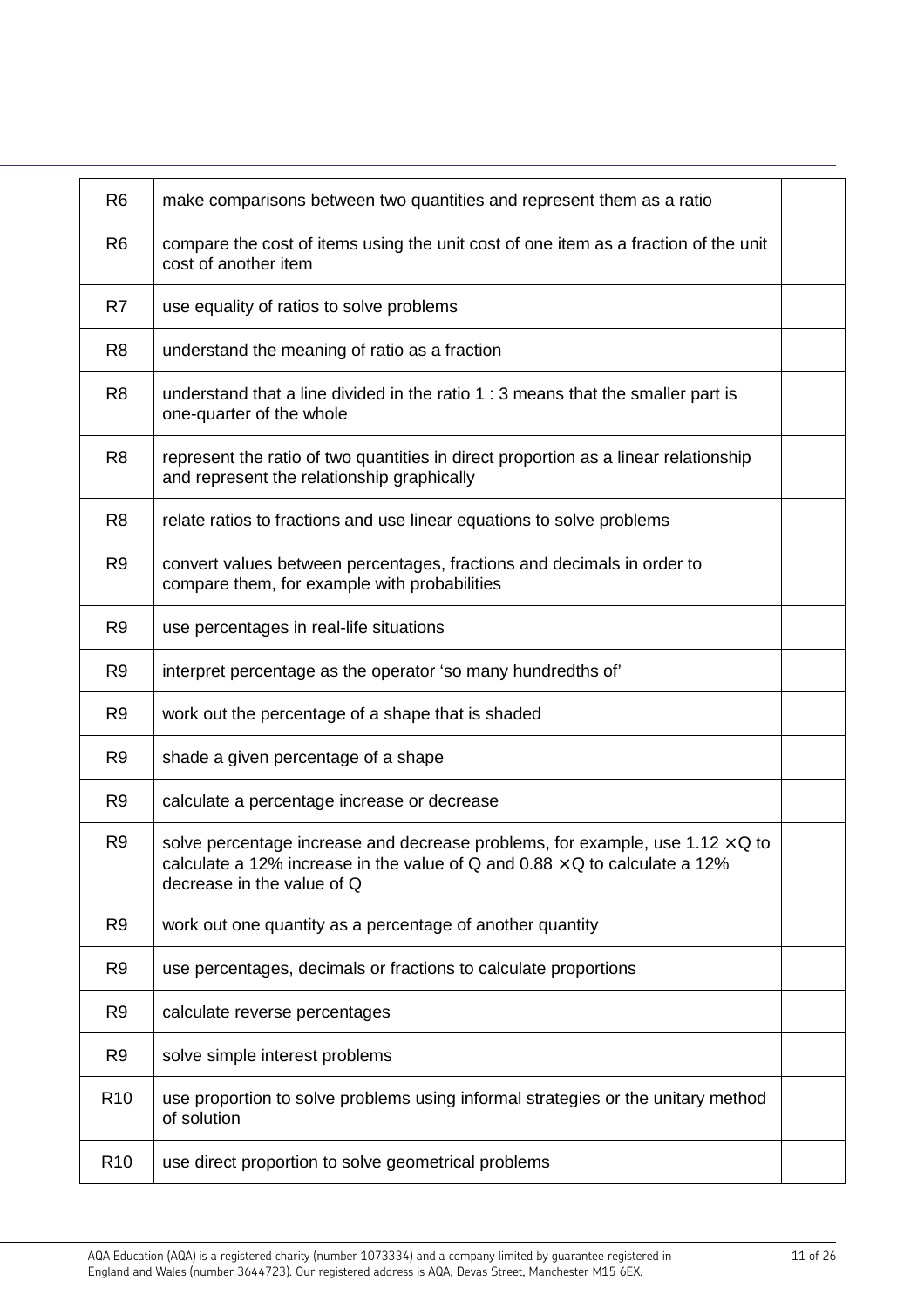| R <sub>10</sub> | calculate an unknown quantity from quantities that vary in direct proportion or<br>inverse proportion                                                       |  |
|-----------------|-------------------------------------------------------------------------------------------------------------------------------------------------------------|--|
| R <sub>10</sub> | set up and use equations to solve word and other problems involving direct<br>proportion or inverse proportion                                              |  |
| R <sub>10</sub> | relate algebraic solutions to graphical representation of the equations                                                                                     |  |
| R <sub>10</sub> | sketch an appropriately shaped graph (partly or entirely non-linear) to represent<br>a real-life situation                                                  |  |
| R <sub>10</sub> | choose the graph that is sketched correctly from a selection of alternatives                                                                                |  |
| R <sub>10</sub> | recognise the graphs that represent direct and inverse proportion                                                                                           |  |
| R <sub>11</sub> | understand and use compound measures and compound units including area,<br>volume, speed, rates of pay, density and pressure                                |  |
| R <sub>11</sub> | understand speed and know the relationship between speed, distance and time                                                                                 |  |
| R <sub>11</sub> | understand units in common usage such as miles per hour or metres per<br>second. The values used in the question will make the required unit clear          |  |
| R <sub>12</sub> | compare lengths, areas or volumes of similar shapes                                                                                                         |  |
| R <sub>12</sub> | understand, recall and use trigonometry ratios in right-angled triangles                                                                                    |  |
| R <sub>13</sub> | understand that an equation of the form $y = kx$ represents direct proportion and<br>that $k$ is the constant of proportionality                            |  |
| R <sub>13</sub> | understand that an equation of the form $y = \frac{k}{x}$ represents inverse proportion<br>$\mathcal{X}$<br>and that $k$ is the constant of proportionality |  |
| R <sub>14</sub> | interpret the meaning of the gradient as the rate of change of the variable on the<br>vertical axis compared to the horizontal axis                         |  |
| R <sub>14</sub> | match direct and inverse proportion graphs to their equations and vice versa                                                                                |  |
| R <sub>14</sub> | draw graphs to represent direct and inverse proportion                                                                                                      |  |
| R <sub>16</sub> | solve problems involving repeated proportional change                                                                                                       |  |
| R <sub>16</sub> | use calculators to explore exponential growth and decay using a multiplier and<br>the power                                                                 |  |
| R <sub>16</sub> | solve compound interest problems                                                                                                                            |  |
|                 |                                                                                                                                                             |  |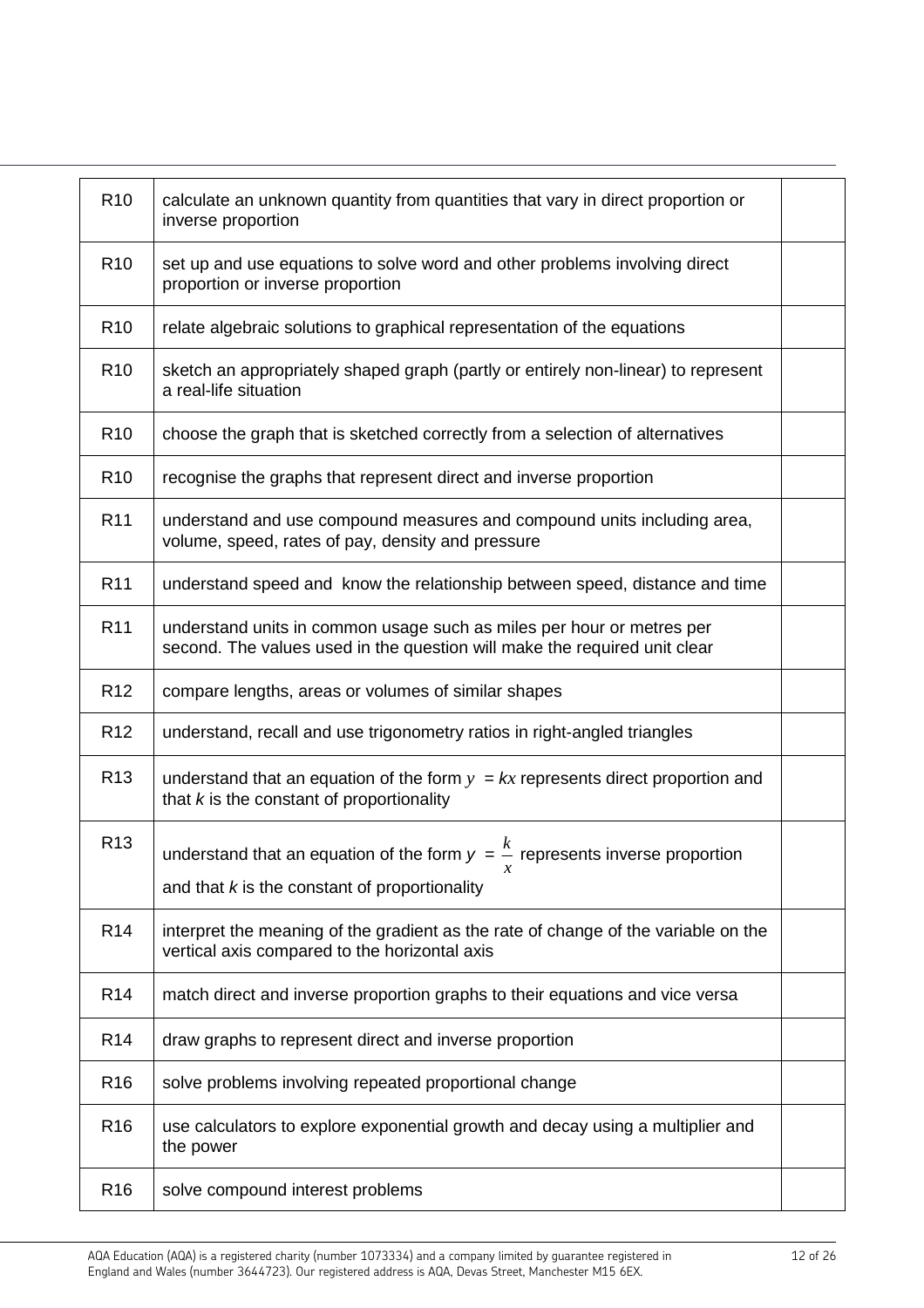|                | <b>Geometry and measures</b>                                                                             |  |
|----------------|----------------------------------------------------------------------------------------------------------|--|
| G <sub>1</sub> | understand the standard conventions for equal sides and equal sides and<br>parallel lines and diagrams   |  |
| G <sub>1</sub> | distinguish between acute, obtuse, reflex and right angles                                               |  |
| G <sub>1</sub> | name angles                                                                                              |  |
| G <sub>1</sub> | use one lower-case letter or three upper-case letters to represent an angle, for<br>example $x$ or $ABC$ |  |
| G <sub>1</sub> | understand and draw lines that are parallel                                                              |  |
| G <sub>1</sub> | understand that two lines that are perpendicular are at 90° to each other                                |  |
| G <sub>1</sub> | identify lines that are perpendicular                                                                    |  |
| G <sub>1</sub> | draw a perpendicular line in a diagram                                                                   |  |
| G <sub>1</sub> | use geometrical language                                                                                 |  |
| G <sub>1</sub> | use letters to identify points and lines                                                                 |  |
| G <sub>1</sub> | recognise that, for example, in a rectangle ABCD the points A, B, C and D go<br>around in order          |  |
| G <sub>1</sub> | recognise reflection symmetry of 2D shapes                                                               |  |
| G <sub>1</sub> | understand line symmetry                                                                                 |  |
| G <sub>1</sub> | identify lines of symmetry on a shape or diagram                                                         |  |
| G <sub>1</sub> | draw lines of symmetry on a shape or diagram                                                             |  |
| G <sub>1</sub> | draw or complete a diagram with a given number of lines of symmetry                                      |  |
| G <sub>1</sub> | recognise rotational symmetry of 2D shapes                                                               |  |
| G <sub>1</sub> | identify the order of rotational symmetry on a shape or diagram                                          |  |
| G <sub>1</sub> | draw or complete a diagram with rotational symmetry                                                      |  |
| G <sub>1</sub> | identify and draw lines of symmetry on a Cartesian grid                                                  |  |
| G <sub>1</sub> | identify the order of rotational symmetry of shapes on a Cartesian grid                                  |  |
| G <sub>1</sub> | draw or complete a diagram with rotational symmetry on a Cartesian grid                                  |  |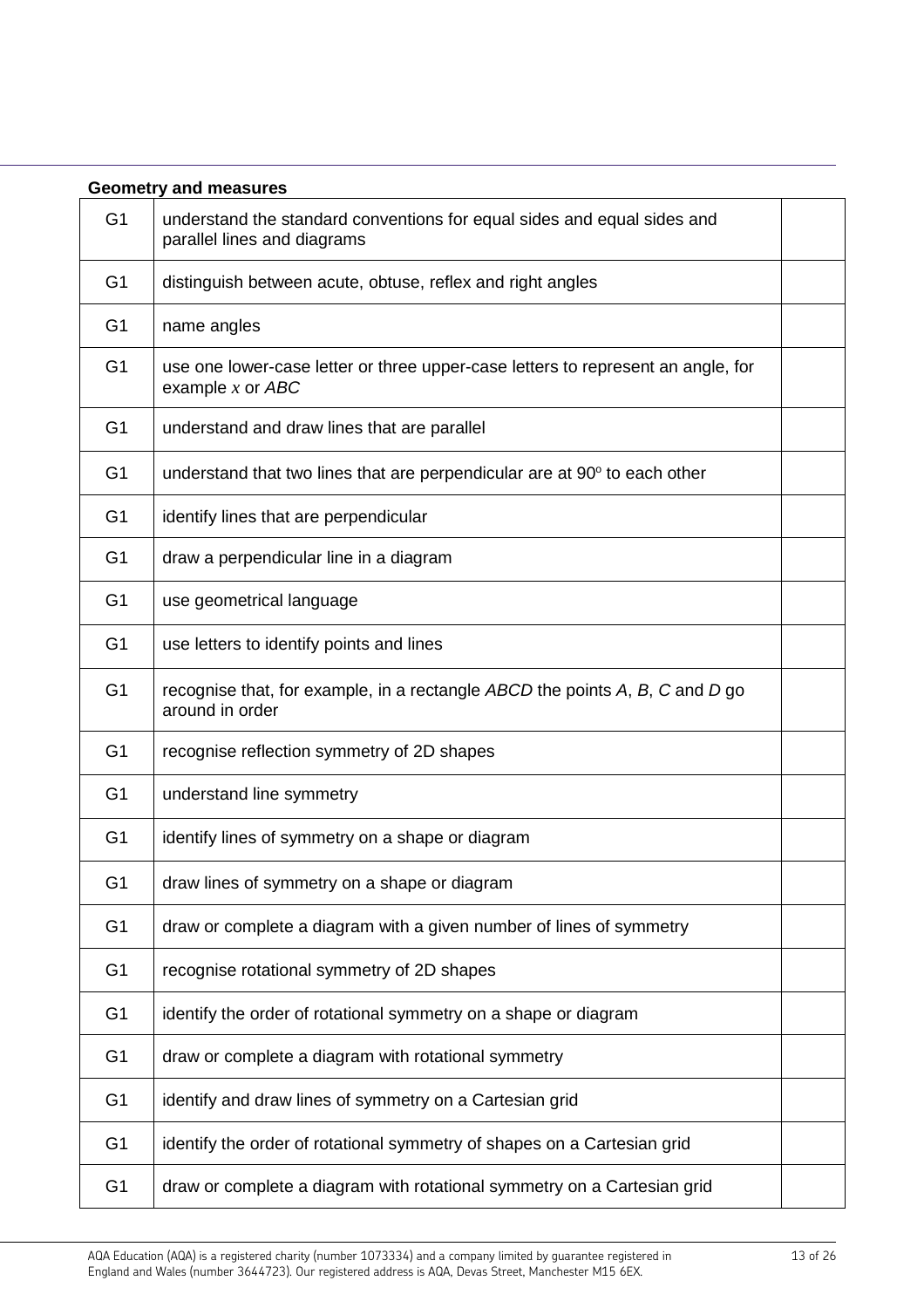| G <sub>2</sub> | measure and draw lines to the nearest mm                                                                                                        |  |
|----------------|-------------------------------------------------------------------------------------------------------------------------------------------------|--|
| G <sub>2</sub> | measure and draw angles to the nearest degree                                                                                                   |  |
| G <sub>2</sub> | make accurate drawings of triangles and other 2D shapes using a ruler and a<br>protractor                                                       |  |
| G <sub>2</sub> | make an accurate scale drawing from a sketch, diagram or description                                                                            |  |
| G <sub>2</sub> | use a straight edge and a pair of compasses to do standard constructions                                                                        |  |
| G <sub>2</sub> | construct a triangle                                                                                                                            |  |
| G <sub>2</sub> | construct an equilateral triangle with a given side or given side length                                                                        |  |
| G <sub>2</sub> | construct a perpendicular bisector of a given line                                                                                              |  |
| G <sub>2</sub> | construct a perpendicular at a given point on a given line                                                                                      |  |
| G <sub>2</sub> | construct a perpendicular from a given point to a given line                                                                                    |  |
| G <sub>2</sub> | construct an angle bisector                                                                                                                     |  |
| G <sub>2</sub> | construct an angle of 60°                                                                                                                       |  |
| G <sub>2</sub> | draw parallel lines                                                                                                                             |  |
| G <sub>2</sub> | draw circles or part circles given the radius or diameter                                                                                       |  |
| G <sub>2</sub> | construct diagrams of 2D shapes                                                                                                                 |  |
| G <sub>2</sub> | construct a region, for example, bounded by a circle and an intersecting line                                                                   |  |
| G <sub>2</sub> | construct loci, for example, given a fixed distance from a point and a fixed<br>distance from a given line                                      |  |
| G <sub>2</sub> | construct loci, for example, given equal distances from two points                                                                              |  |
| G <sub>2</sub> | construct loci, for example, given equal distances from two line segments                                                                       |  |
| G <sub>2</sub> | construct a region that is defined as, for example, less than a given distance or<br>greater than a given distance from a point or line segment |  |
| G <sub>2</sub> | describe regions satisfying several conditions                                                                                                  |  |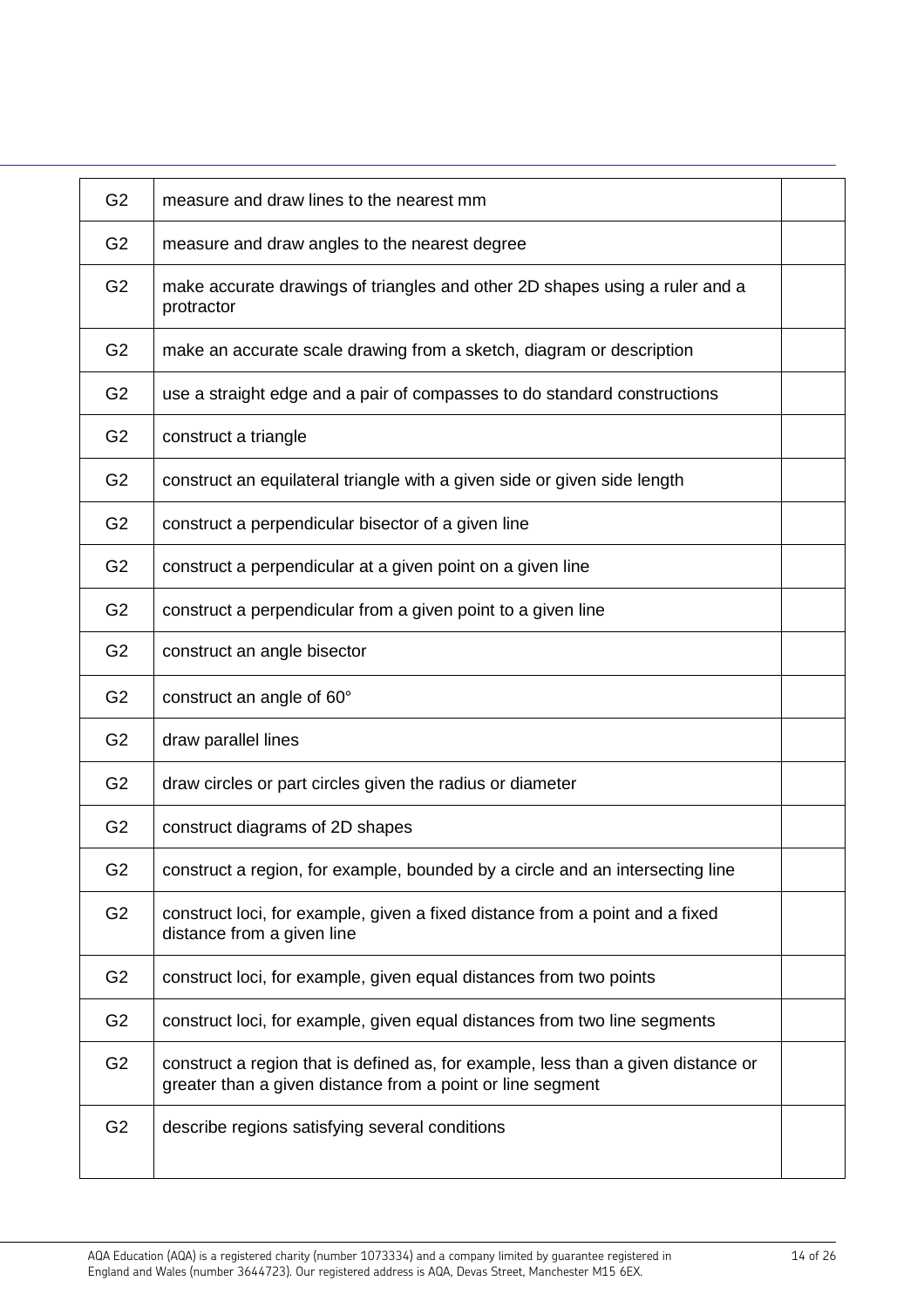| G <sub>3</sub> | work out the size of missing angles at a point                                                                                         |  |
|----------------|----------------------------------------------------------------------------------------------------------------------------------------|--|
| G <sub>3</sub> | work out the size of missing angles at a point on a straight line                                                                      |  |
| G <sub>3</sub> | know that vertically opposite angles are equal                                                                                         |  |
| G <sub>3</sub> | justify an answer with explanations such as 'angles on a straight line', etc.                                                          |  |
| G <sub>3</sub> | understand and use the angle properties of parallel lines                                                                              |  |
| G <sub>3</sub> | recall and use the terms alternate angles and corresponding angles                                                                     |  |
| G <sub>3</sub> | work out missing angles using properties of alternate angles, corresponding<br>angles and interior angles                              |  |
| G <sub>3</sub> | understand the consequent properties of parallelograms                                                                                 |  |
| G <sub>3</sub> | derive and use the proof that the angle sum of a triangle is 180°                                                                      |  |
| G <sub>3</sub> | derive and use the proof that the exterior angle of a triangle is equal to the sum<br>of the interior angles at the other two vertices |  |
| G <sub>3</sub> | use angle properties of equilateral, isosceles and right-angled triangles                                                              |  |
| G <sub>3</sub> | use the fact that the angle sum of a quadrilateral is 360°                                                                             |  |
| G <sub>3</sub> | calculate and use the sums of interior angles of polygons                                                                              |  |
| G <sub>3</sub> | recognise and name regular polygons: pentagons, hexagons, octagons and<br>decagons                                                     |  |
| G <sub>3</sub> | use the angle sum of irregular polygons                                                                                                |  |
| G <sub>3</sub> | calculate and use the angles of regular polygons                                                                                       |  |
| G <sub>3</sub> | use the fact that the sum of the interior angles of an $n$ -sided polygon is<br>$180(n-2)$                                             |  |
| G <sub>3</sub> | use the fact that the sum of the exterior angles of any polygon is 360°                                                                |  |
| G <sub>3</sub> | use the relationship<br>interior angle + exterior angle = $180^\circ$                                                                  |  |
| G <sub>3</sub> | use the sum of the interior angles of a triangle to deduce the sum of the interior<br>angles of any polygon                            |  |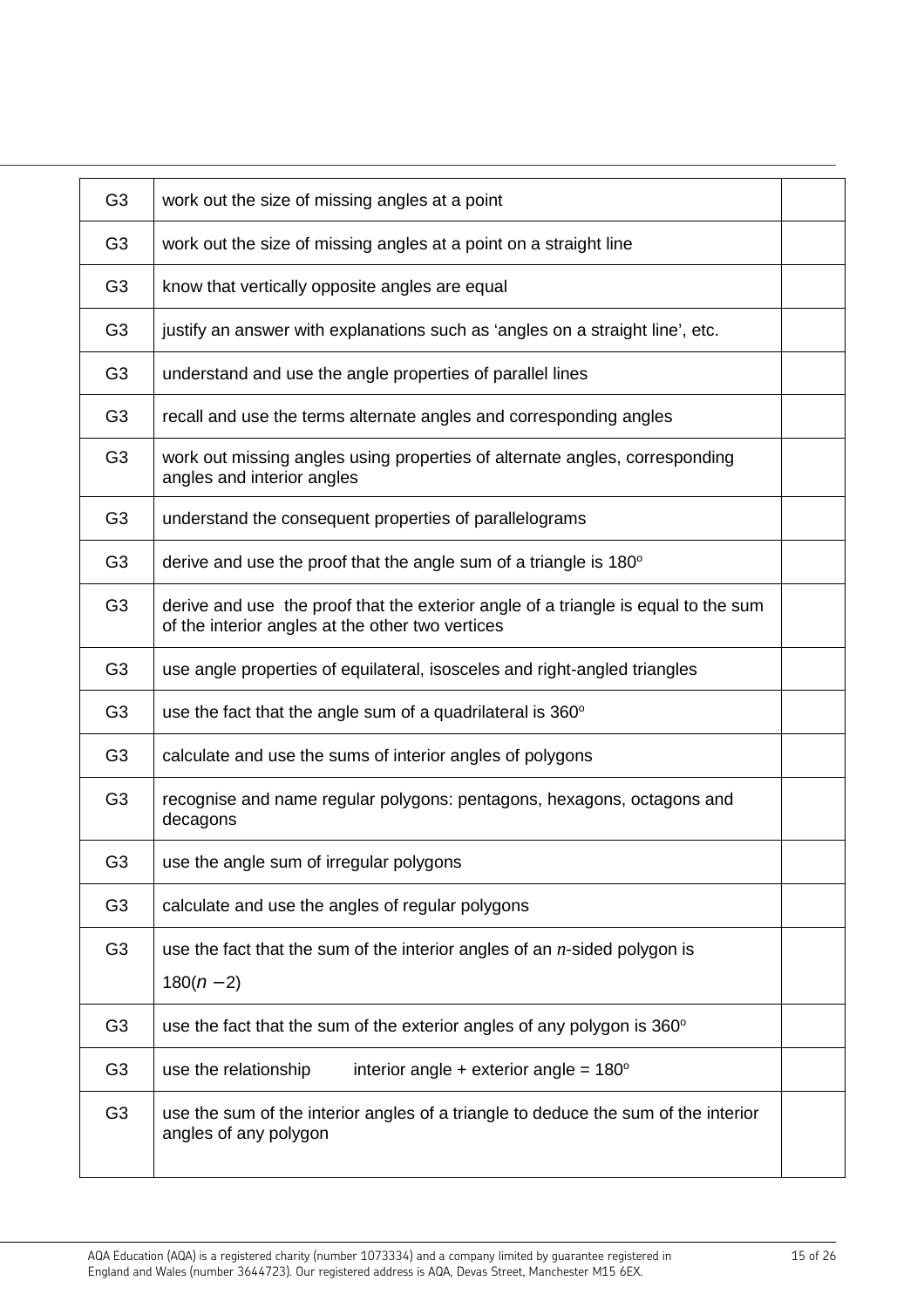| recall the properties and definitions of special types of quadrilaterals                                                                                                      |                                                                   |
|-------------------------------------------------------------------------------------------------------------------------------------------------------------------------------|-------------------------------------------------------------------|
| name a given shape                                                                                                                                                            |                                                                   |
| identify and use symmetries of special types of quadrilaterals                                                                                                                |                                                                   |
| identify a shape given its properties                                                                                                                                         |                                                                   |
| list the properties of a given shape                                                                                                                                          |                                                                   |
| draw a sketch of a named shape                                                                                                                                                |                                                                   |
| identify quadrilaterals that have common properties                                                                                                                           |                                                                   |
| classify quadrilaterals using common geometric properties                                                                                                                     |                                                                   |
| understand congruence                                                                                                                                                         |                                                                   |
| identify shapes that are congruent                                                                                                                                            |                                                                   |
| understand and use conditions for congruent triangles: SSS, SAS, ASA and<br><b>RHS</b>                                                                                        |                                                                   |
| recognise congruent shapes when rotated, reflected or in different orientations                                                                                               |                                                                   |
| understand and use SSS, SAS, ASA and RHS conditions to prove the<br>congruence of triangles using formal arguments, and to verify standard ruler and<br>compass constructions |                                                                   |
| understand similarity                                                                                                                                                         |                                                                   |
| understand similarity of triangles and of other plane figures, and use this to<br>make geometric inferences                                                                   |                                                                   |
| identify shapes that are similar, including all squares, all circles or all regular<br>polygons with equal number of sides                                                    |                                                                   |
| recognise similar shapes when rotated, reflected or in different orientations                                                                                                 |                                                                   |
| apply mathematical reasoning, explaining and justifying inferences and<br>deductions                                                                                          |                                                                   |
| show step-by-step deduction in solving a geometrical problem                                                                                                                  |                                                                   |
|                                                                                                                                                                               |                                                                   |
|                                                                                                                                                                               | state constraints and give starting points when making deductions |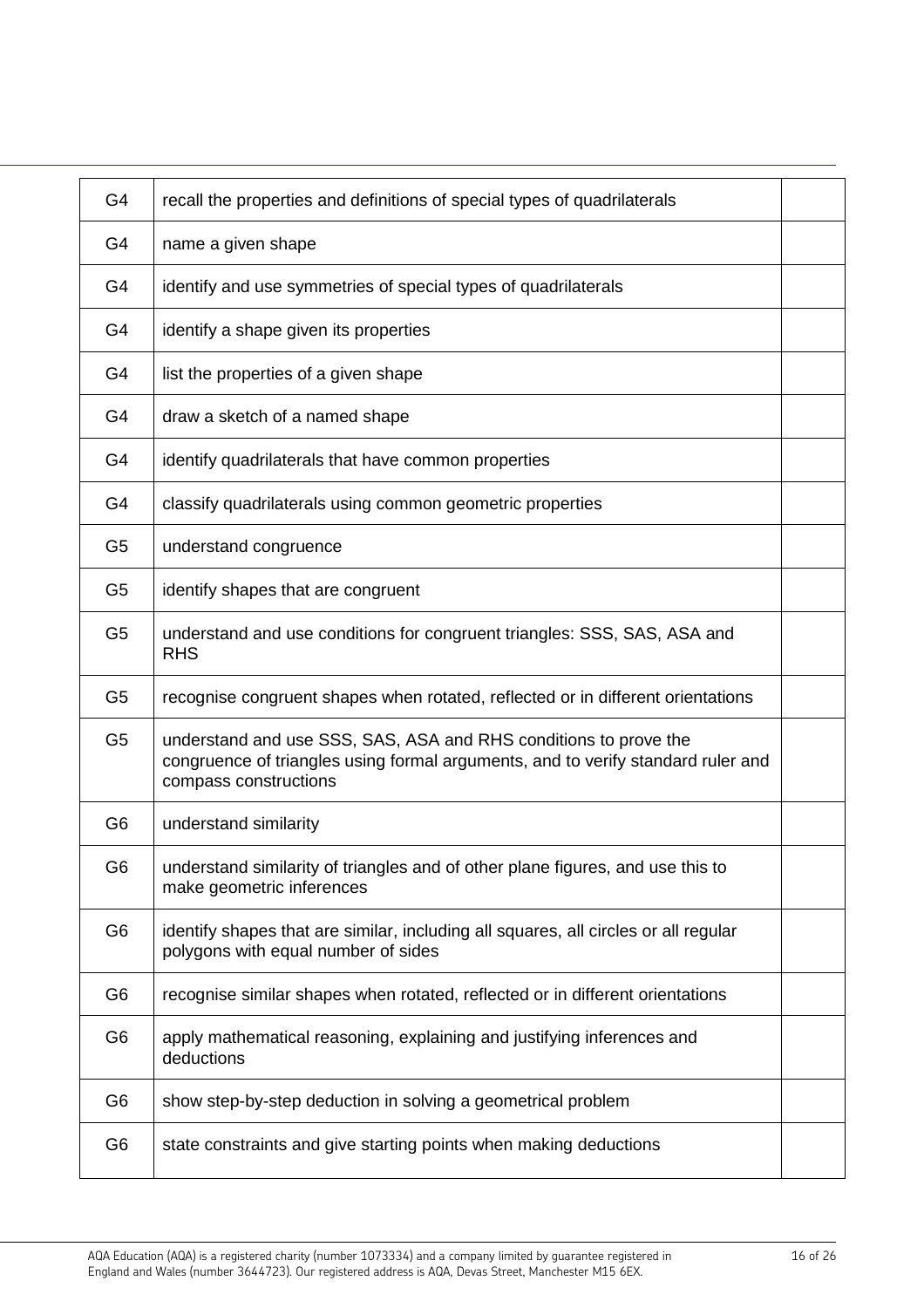| G7 | describe and transform 2D shapes using single rotations                                                           |  |
|----|-------------------------------------------------------------------------------------------------------------------|--|
| G7 | understand that rotations are specified by a centre and an angle                                                  |  |
| G7 | find a centre of rotation                                                                                         |  |
| G7 | rotate a shape about the origin or any other point                                                                |  |
| G7 | measure the angle of rotation using right angles                                                                  |  |
| G7 | measure the angle of rotation using simple fractions of a turn or degrees                                         |  |
| G7 | describe and transform 2D shapes using single reflections                                                         |  |
| G7 | understand that reflections are specified by a mirror line                                                        |  |
| G7 | find the equation of a line of reflection                                                                         |  |
| G7 | describe and transform 2D shapes using translations                                                               |  |
| G7 | understand that translations are specified by a distance and direction (using a<br>vector)                        |  |
| G7 | translate a given shape by a vector                                                                               |  |
| G7 | describe and transform 2D shapes using enlargements by a positive scale factor                                    |  |
| G7 | understand that an enlargement is specified by a centre and a scale factor                                        |  |
| G7 | draw an enlargement                                                                                               |  |
| G7 | find the centre of enlargement                                                                                    |  |
| G7 | enlarge a shape on a grid (centre not specified)                                                                  |  |
| G7 | recognise that enlargements preserve angle but not length                                                         |  |
| G7 | identify the scale factor of an enlargement of a shape as the ratio of the lengths<br>of two corresponding sides  |  |
| G7 | identify the scale factor of an enlargement as the ratio of the lengths of any two<br>corresponding line segments |  |
| G7 | distinguish properties that are preserved under particular transformations                                        |  |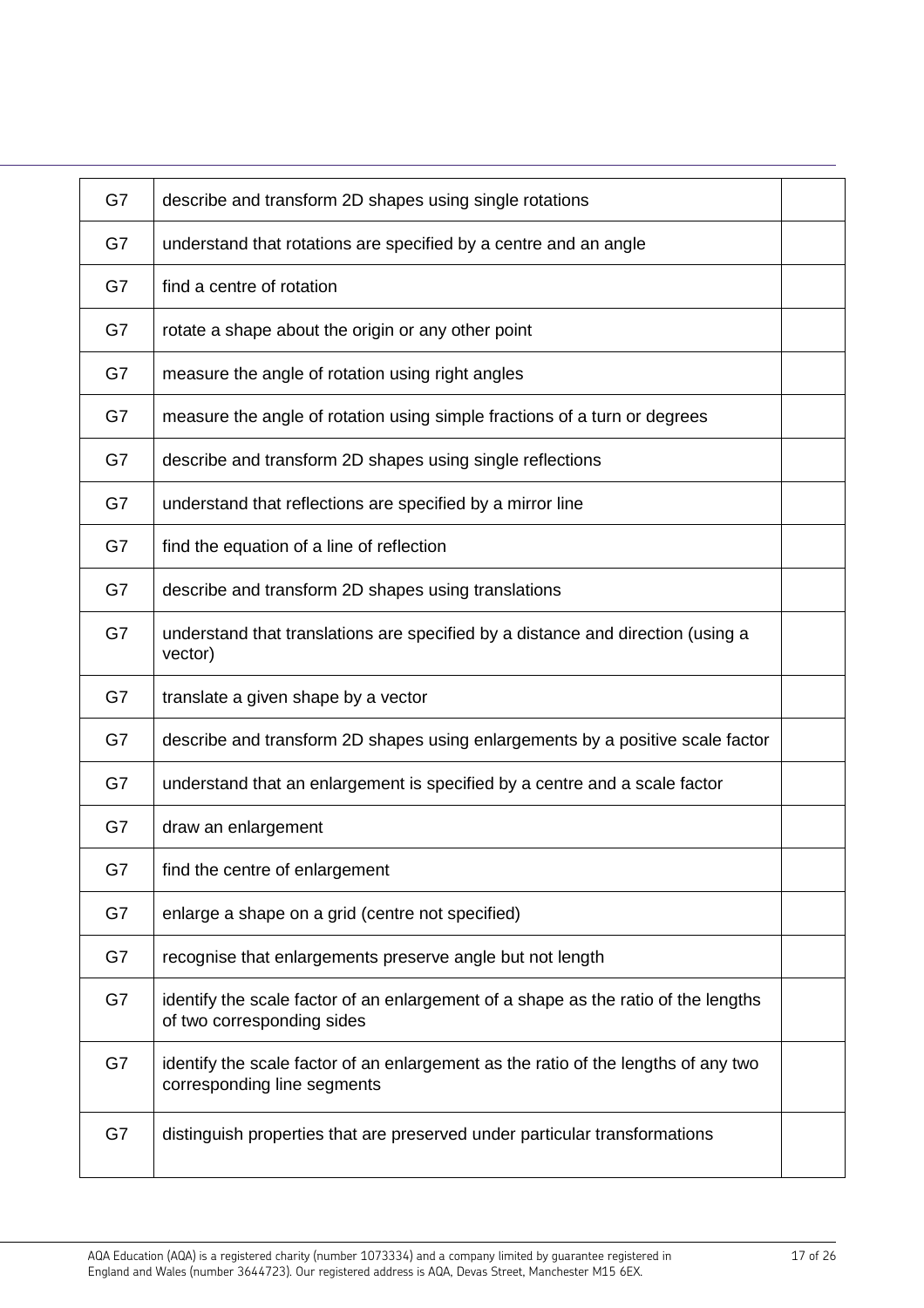| G7             | understand that lengths and angles are preserved under rotations, reflections<br>and translations, so that any figure is congruent under any of these<br>transformations                |  |
|----------------|-----------------------------------------------------------------------------------------------------------------------------------------------------------------------------------------|--|
| G7             | use congruence to show that translations, rotations and reflections preserve<br>length and angle, so that any figure is congruent to its image under any of these<br>transformations    |  |
| G <sub>9</sub> | recall the definition of a circle                                                                                                                                                       |  |
| G <sub>9</sub> | identify and name the parts of a circle                                                                                                                                                 |  |
| G <sub>9</sub> | draw the parts of a circle                                                                                                                                                              |  |
| G <sub>9</sub> | understand related terms of a circle                                                                                                                                                    |  |
| G <sub>9</sub> | draw a circle given the radius or diameter                                                                                                                                              |  |
| G11            | show step-by-step deduction in solving a geometrical problem                                                                                                                            |  |
| G12            | know the terms face, edge and vertex (vertices)                                                                                                                                         |  |
| G12            | identify and name common solids, for example cube, cuboid, prism, cylinder,<br>pyramid, cone and sphere                                                                                 |  |
| G12            | understand that cubes, cuboids, prisms and cylinders have uniform areas of<br>cross-section                                                                                             |  |
| G13            | use 2D representations of 3D shapes                                                                                                                                                     |  |
| G13            | draw nets and show how they fold to make a 3D solid                                                                                                                                     |  |
| G13            | analyse 3D shapes through 2D projections and cross sections, including plans<br>and elevations                                                                                          |  |
| G13            | understand and draw front and side elevations and plans of shapes made from<br>simple solids, for example a solid made from small cubes                                                 |  |
| G13            | understand and use isometric drawings                                                                                                                                                   |  |
| G14            | interpret scales on a range of measuring instruments, including those for time,<br>temperature and mass, reading from the scale or marking a point on a scale to<br>show a stated value |  |
| G14            | know that measurements using real numbers depend on the choice of unit                                                                                                                  |  |
| G14            | recognise that measurements given to the nearest whole unit may be inaccurate                                                                                                           |  |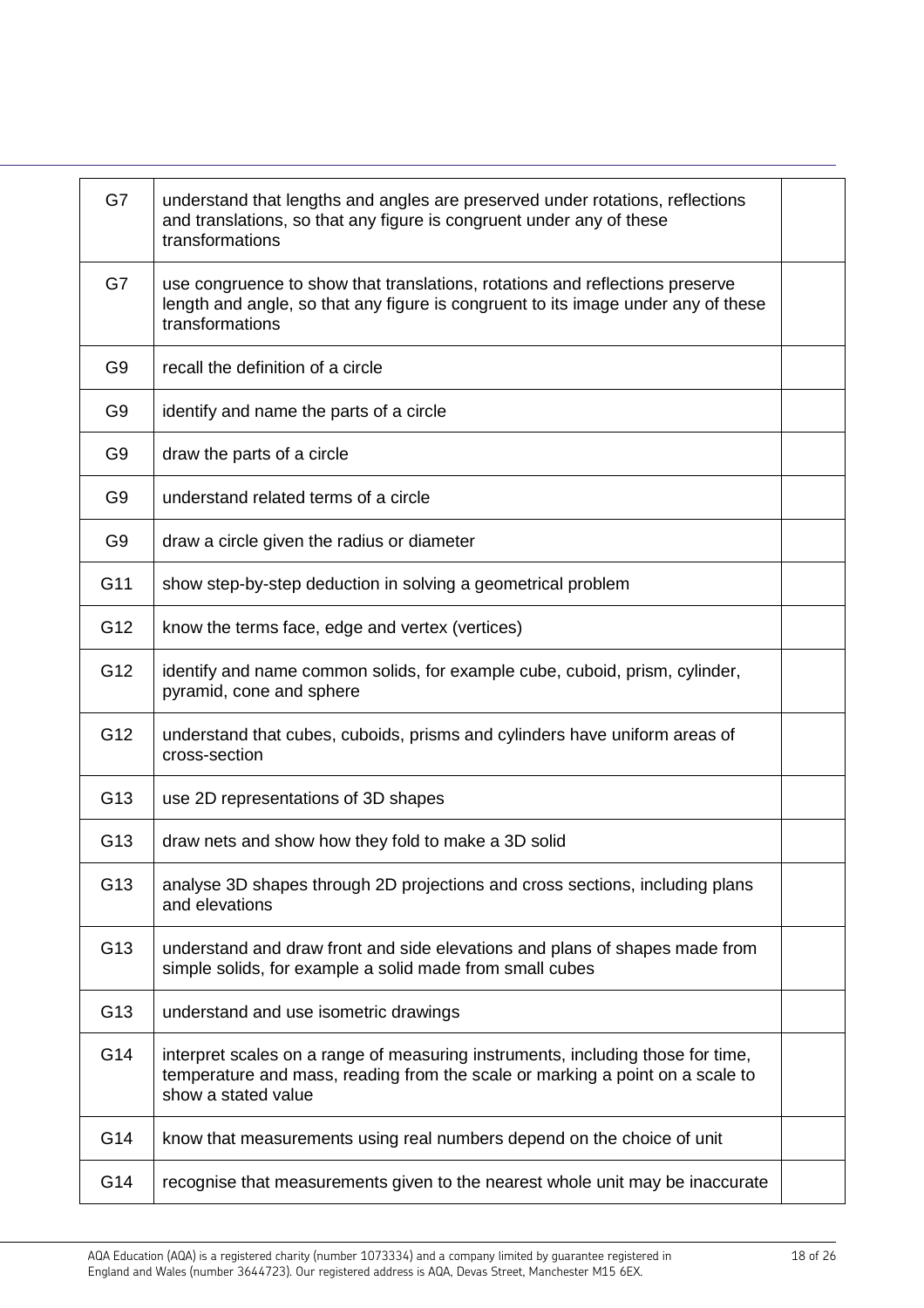|     | by up to one half in either direction                                                                                                               |  |
|-----|-----------------------------------------------------------------------------------------------------------------------------------------------------|--|
| G14 | make sensible estimates of a range of measures in real-life situations, for<br>example estimate the height of a man                                 |  |
| G14 | choose appropriate units for estimating measurements, for example the height of<br>a television mast would be measured in metres                    |  |
| G15 | use and interpret maps and scale drawings                                                                                                           |  |
| G15 | use a scale on a map to work out an actual length                                                                                                   |  |
| G15 | use a scale with an actual length to work out a length on a map                                                                                     |  |
| G15 | construct scale drawings                                                                                                                            |  |
| G15 | use scale to estimate a length, for example use the height of a man to estimate<br>the height of a building where both are shown in a scale drawing |  |
| G15 | work out a scale from a scale drawing given additional information                                                                                  |  |
| G15 | recall and use the eight points of the compass (N, NE, E, SE, S, SW, W, NW)<br>and their equivalent three-figure bearings                           |  |
| G15 | use compass point and three-figure bearings to specify direction                                                                                    |  |
| G15 | mark points on a diagram given the bearing from another point                                                                                       |  |
| G15 | draw a bearing between points on a map or scale drawing                                                                                             |  |
| G15 | measure the bearing of a point from another given point                                                                                             |  |
| G15 | work out the bearing of a point from another given point                                                                                            |  |
| G15 | work out the bearing to return to a point, given the bearing to leave that point                                                                    |  |
| G16 | recall and use the formulae for the area of a rectangle, triangle, parallelogram<br>and trapezium                                                   |  |
| G16 | work out the area of a rectangle                                                                                                                    |  |
| G16 | work out the area of a triangle                                                                                                                     |  |
| G16 | work out the area of a parallelogram                                                                                                                |  |
| G16 | work out the area of a trapezium                                                                                                                    |  |
|     |                                                                                                                                                     |  |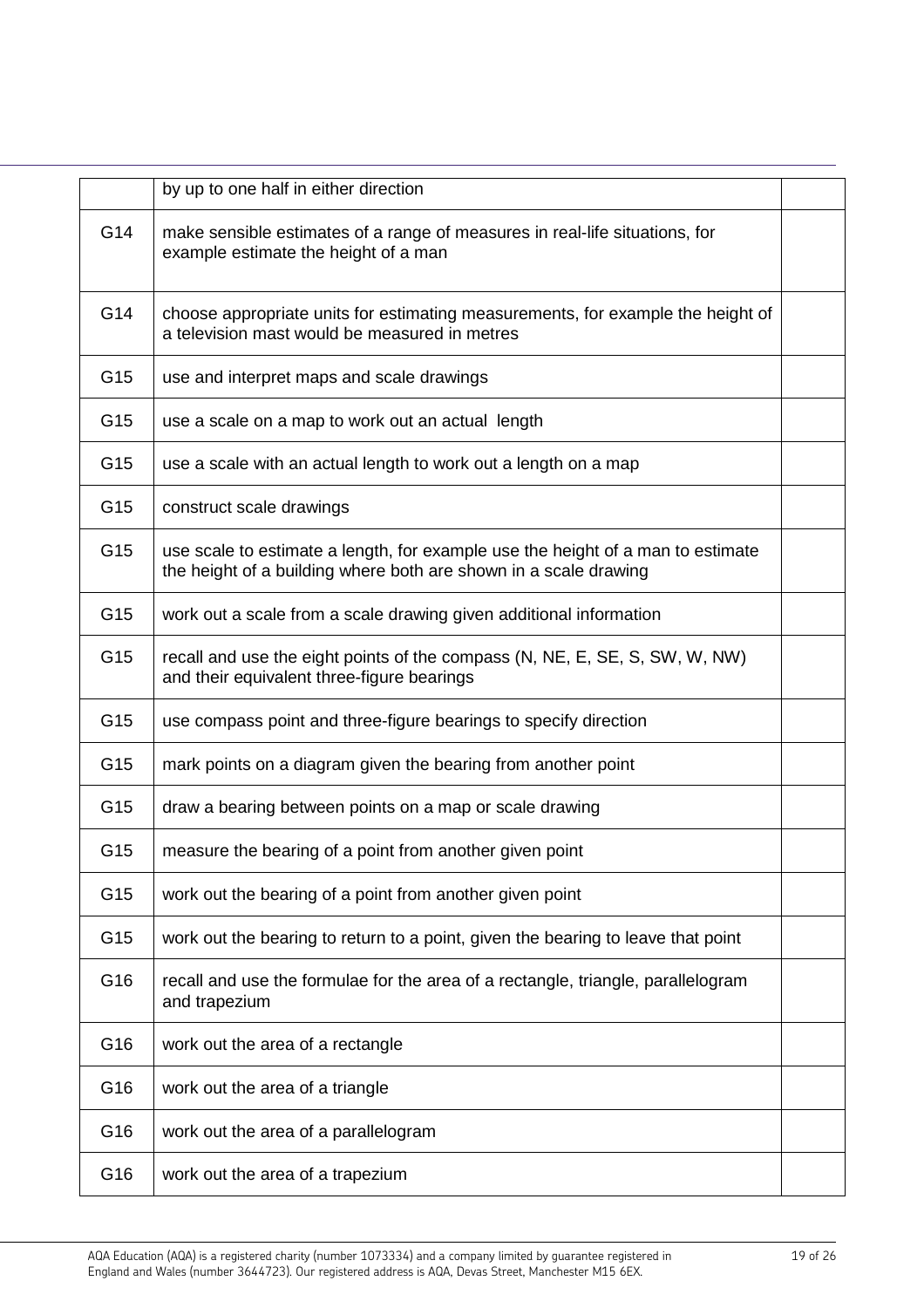| G16 | calculate the area of compound shapes made from triangles and rectangles                                     |  |
|-----|--------------------------------------------------------------------------------------------------------------|--|
| G16 | calculate the area of compound shapes made from two or more rectangles, for<br>example an L shape or T shape |  |
| G16 | calculate the area of shapes drawn on a grid                                                                 |  |
| G16 | calculate the area of simple shapes                                                                          |  |
| G16 | work out the surface area of nets made up of rectangles and triangles                                        |  |
| G16 | recall and use the formula for the volume of a cube or cuboid                                                |  |
| G16 | recall and use the formula for the volume of a cylinder                                                      |  |
| G16 | recall and use the formula for the volume of a prism                                                         |  |
| G16 | work out the volume of a cube or cuboid                                                                      |  |
| G16 | work out the volume of a cylinder                                                                            |  |
| G16 | work out the volume of a prism, for example a triangular prism                                               |  |
| G17 | work out the perimeter of a rectangle                                                                        |  |
| G17 | work out the perimeter of a triangle                                                                         |  |
| G17 | calculate the perimeter of shapes made from triangles and rectangles                                         |  |
| G17 | calculate the perimeter of compound shapes made from two or more rectangles                                  |  |
| G17 | calculate the perimeter of shapes drawn on a grid                                                            |  |
| G17 | calculate the perimeter of simple shapes                                                                     |  |
| G17 | recall and use the formula for the circumference of a circle                                                 |  |
| G17 | work out the circumference of a circle, given the radius or diameter                                         |  |
| G17 | work out the radius or diameter of a circle, given the circumference                                         |  |
| G17 | use $\pi$ = 3.14 or the $\pi$ button on a calculator                                                         |  |
| G17 | recall and use the formula for the area of a circle                                                          |  |
| G17 | work out the area of a circle, given the radius or diameter                                                  |  |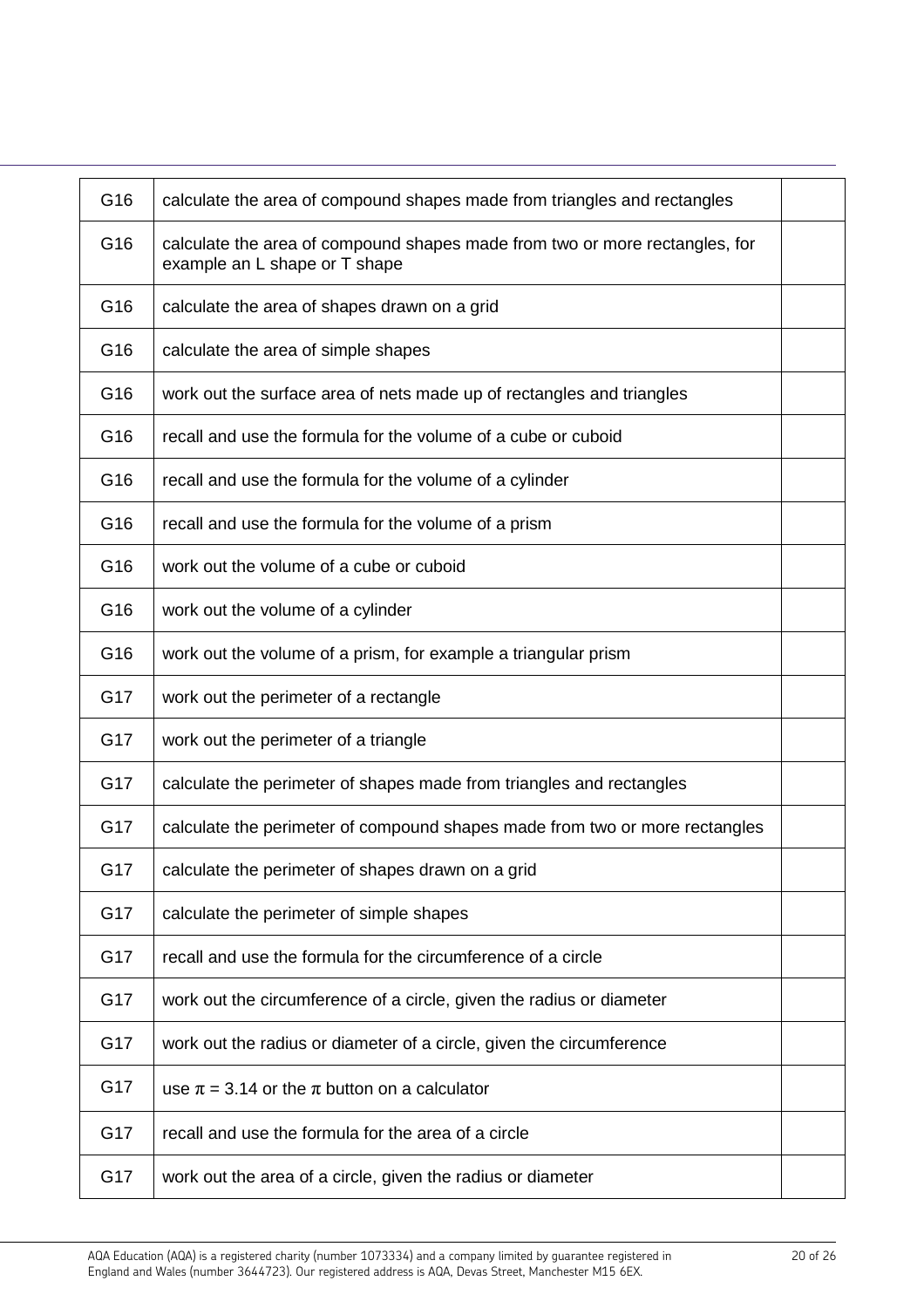| G17 | work out the radius or diameter of a circle, given the area                                                                          |  |
|-----|--------------------------------------------------------------------------------------------------------------------------------------|--|
| G17 | work out the surface area of spheres, pyramids and cones                                                                             |  |
| G17 | work out the surface area of compound solids constructed from cubes, cuboids,<br>cones, pyramids, cylinders, spheres and hemispheres |  |
| G17 | work out the volume of spheres, pyramids and cones                                                                                   |  |
| G17 | work out the volume of compound solids constructed from cubes, cuboids,<br>cones, pyramids, cylinders, spheres and hemispheres       |  |
| G17 | solve real-life problems using known solid shapes                                                                                    |  |
| G18 | work out the perimeter of semicircles, quarter circles or other fractions of a circle                                                |  |
| G18 | work out the area of semicircles, quarter circles or other fractions of a circle                                                     |  |
| G18 | calculate the length of arcs of circles                                                                                              |  |
| G18 | calculate the area of sectors of circles                                                                                             |  |
| G18 | given the lengths or areas of arcs, calculate the angle subtended at the centre                                                      |  |
| G19 | understand the effect of enlargement on perimeter                                                                                    |  |
| G19 | work out the side of one shape that is similar to another shape given the ratio or<br>scale factor of lengths                        |  |
| G20 | understand, recall and use Pythagoras' theorem in 2D problems                                                                        |  |
| G20 | understand, recall and use trigonometric ratios in right-angled triangles                                                            |  |
| G20 | use the trigonometric ratios in right-angled triangles to solve problems, including<br>those involving bearings                      |  |
| G21 | recall exact values of sine, cosine and tangent for 0°, 30°, 45° and 60°                                                             |  |
| G21 | recall that $sin 90^\circ = 1$ and $cos 90^\circ = 0$                                                                                |  |
| G21 | solve right-angled triangles with angles of 30°, 45° or 60° without using a<br>calculator                                            |  |
| G24 | understand and use vector notation for translations                                                                                  |  |
| G24 | use column vector notation to describe a translation in 2D                                                                           |  |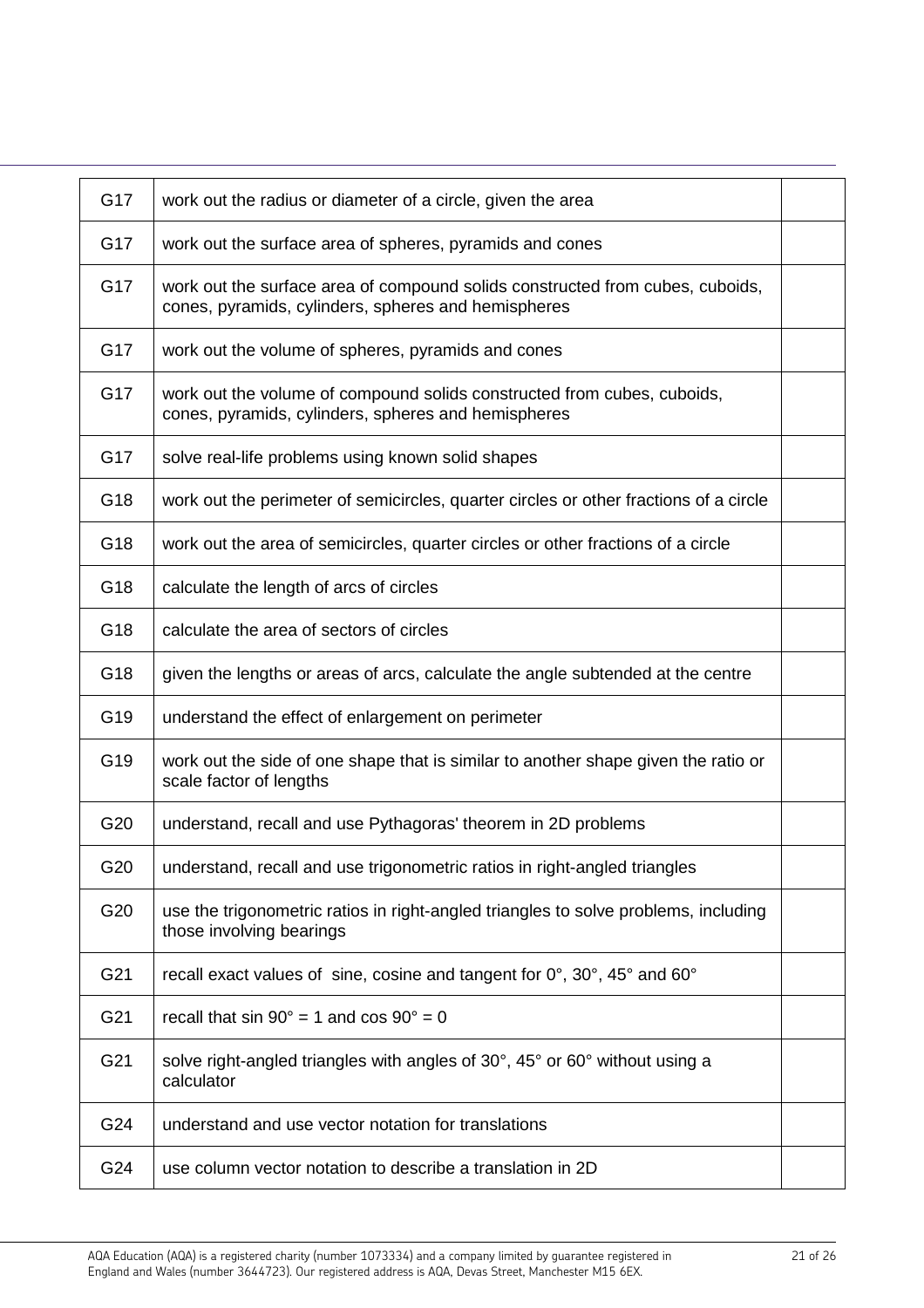| G25 | understand and use vector notation                                                                                             |  |
|-----|--------------------------------------------------------------------------------------------------------------------------------|--|
| G25 | calculate and represent graphically the sum of two vectors, the difference of two<br>vectors and a scalar multiple of a vector |  |
| G25 | calculate the resultant of two vectors                                                                                         |  |
| G25 | understand and use the commutative and associative properties of vector<br>addition                                            |  |

## **Probability**

| P <sub>1</sub> | design and use two-way tables                                                                                                                                   |  |
|----------------|-----------------------------------------------------------------------------------------------------------------------------------------------------------------|--|
| P <sub>1</sub> | complete a two-way table from given information                                                                                                                 |  |
| P <sub>1</sub> | complete a frequency table for the outcomes of an experiment                                                                                                    |  |
| P <sub>1</sub> | understand and use the term relative frequency                                                                                                                  |  |
| P <sub>1</sub> | consider differences, where they exist, between the theoretical probability of an<br>outcome and its relative frequency in a practical situation                |  |
| P <sub>1</sub> | complete a frequency tree from given information                                                                                                                |  |
| P <sub>1</sub> | use a frequency tree to compare frequencies of outcomes                                                                                                         |  |
| P <sub>2</sub> | use lists or tables to find probabilities                                                                                                                       |  |
| P <sub>2</sub> | understand that experiments rarely give the same results when there is a<br>random process involved                                                             |  |
| P <sub>2</sub> | appreciate the 'lack of memory' in a random situation, for example a fair coin is<br>still equally likely to give heads or tails even after five heads in a row |  |
| P <sub>3</sub> | understand and use the term relative frequency                                                                                                                  |  |
| P <sub>3</sub> | consider differences where they exist between the theoretical probability of an<br>outcome and its relative frequency in a practical situation                  |  |
| P <sub>3</sub> | recall that an ordinary fair dice is an unbiased dice numbered 1, 2, 3, 4, 5 and 6<br>with equally likely outcomes                                              |  |
| P <sub>3</sub> | estimate probabilities by considering relative frequency                                                                                                        |  |
| P <sub>4</sub> | understand when outcomes can or cannot happen at the same time                                                                                                  |  |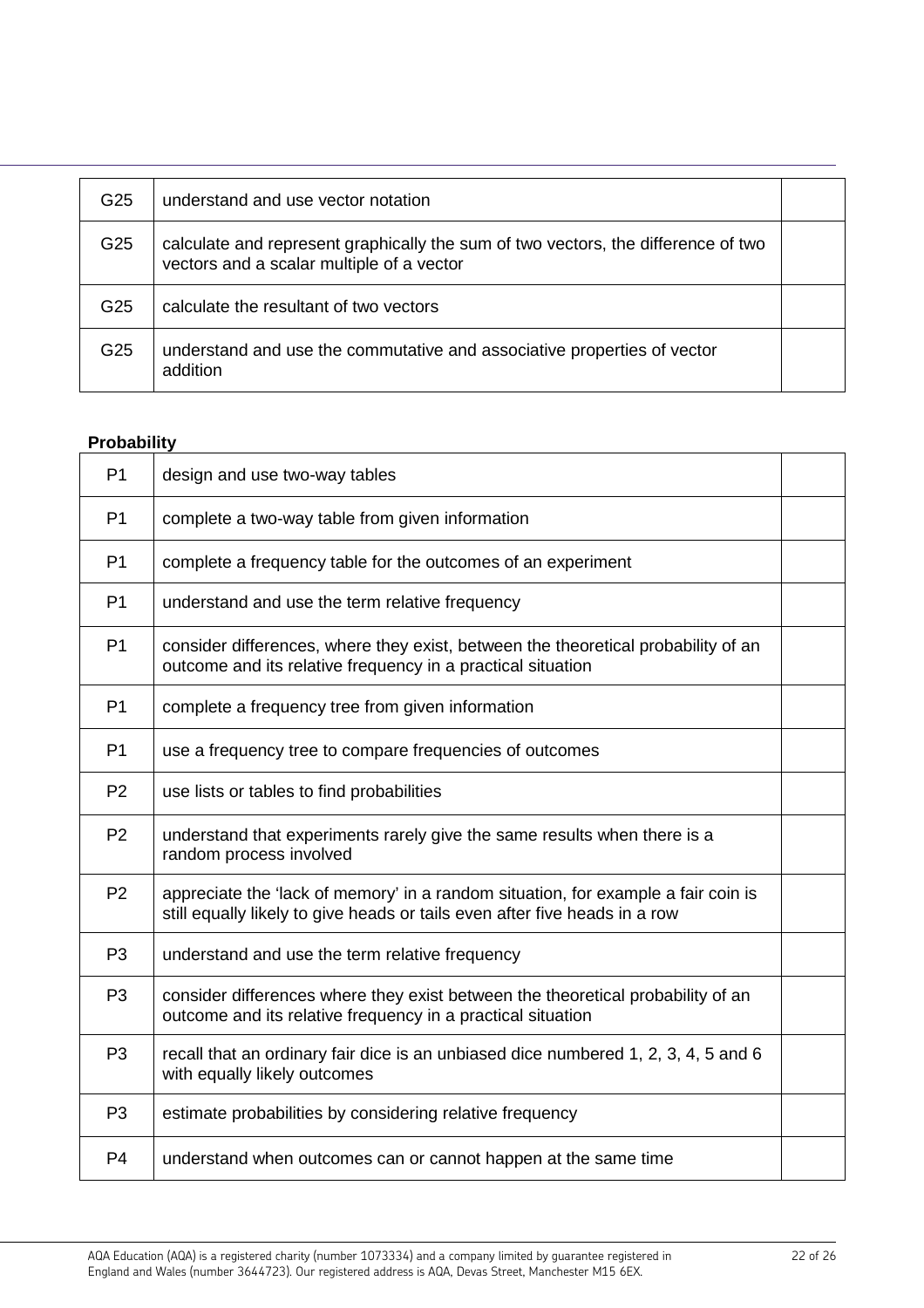| P <sub>4</sub> | use this understanding to calculate probabilities                                                                                                                                                                                                                                                        |  |
|----------------|----------------------------------------------------------------------------------------------------------------------------------------------------------------------------------------------------------------------------------------------------------------------------------------------------------|--|
| P <sub>4</sub> | appreciate that the sum of the probabilities of all possible mutually exclusive<br>outcomes has to be 1                                                                                                                                                                                                  |  |
| P <sub>4</sub> | find the probability of a single outcome from knowing the probability of all other<br>outcomes                                                                                                                                                                                                           |  |
| P <sub>5</sub> | understand that the greater the number of trials in an experiment, the more<br>reliable the results are likely to be                                                                                                                                                                                     |  |
| P <sub>5</sub> | understand how a relative frequency diagram may show a settling down as<br>sample size increases, enabling an estimate of a probability to be reliably made;<br>and that if an estimate of a probability is required, the relative frequency of the<br>largest number of trials available should be used |  |
| P <sub>6</sub> | complete tables and/or grids to show outcomes and probabilities                                                                                                                                                                                                                                          |  |
| P <sub>6</sub> | complete a tree diagram to show outcomes and probabilities                                                                                                                                                                                                                                               |  |
| P <sub>6</sub> | understand that P(A) means the probability of event A                                                                                                                                                                                                                                                    |  |
| P <sub>6</sub> | understand that $P(A)$ means the probability of event <b>not</b> A                                                                                                                                                                                                                                       |  |
| P <sub>6</sub> | understand that $P(A \cup B)$ means the probability of event A or B or both                                                                                                                                                                                                                              |  |
| P <sub>6</sub> | understand that $P(A \cap B)$ means the probability of event A and B                                                                                                                                                                                                                                     |  |
| P <sub>6</sub> | understand a Venn diagram consisting of a universal set and at most two sets,<br>which may or may not intersect                                                                                                                                                                                          |  |
| P <sub>6</sub> | shade areas on a Venn diagram involving at most two sets, which may or may<br>not intersect                                                                                                                                                                                                              |  |
| P <sub>6</sub> | solve problems given a Venn diagram                                                                                                                                                                                                                                                                      |  |
| P <sub>6</sub> | solve problems where a Venn diagram approach is a suitable strategy to use but<br>a diagram is not given in the question                                                                                                                                                                                 |  |
| P7             | list all the outcomes for a single event in a systematic way                                                                                                                                                                                                                                             |  |
| P7             | list all the outcomes for two events in a systematic way                                                                                                                                                                                                                                                 |  |
| P7             | design and use two-way tables                                                                                                                                                                                                                                                                            |  |
| P7             | complete a two-way table from given information                                                                                                                                                                                                                                                          |  |
|                |                                                                                                                                                                                                                                                                                                          |  |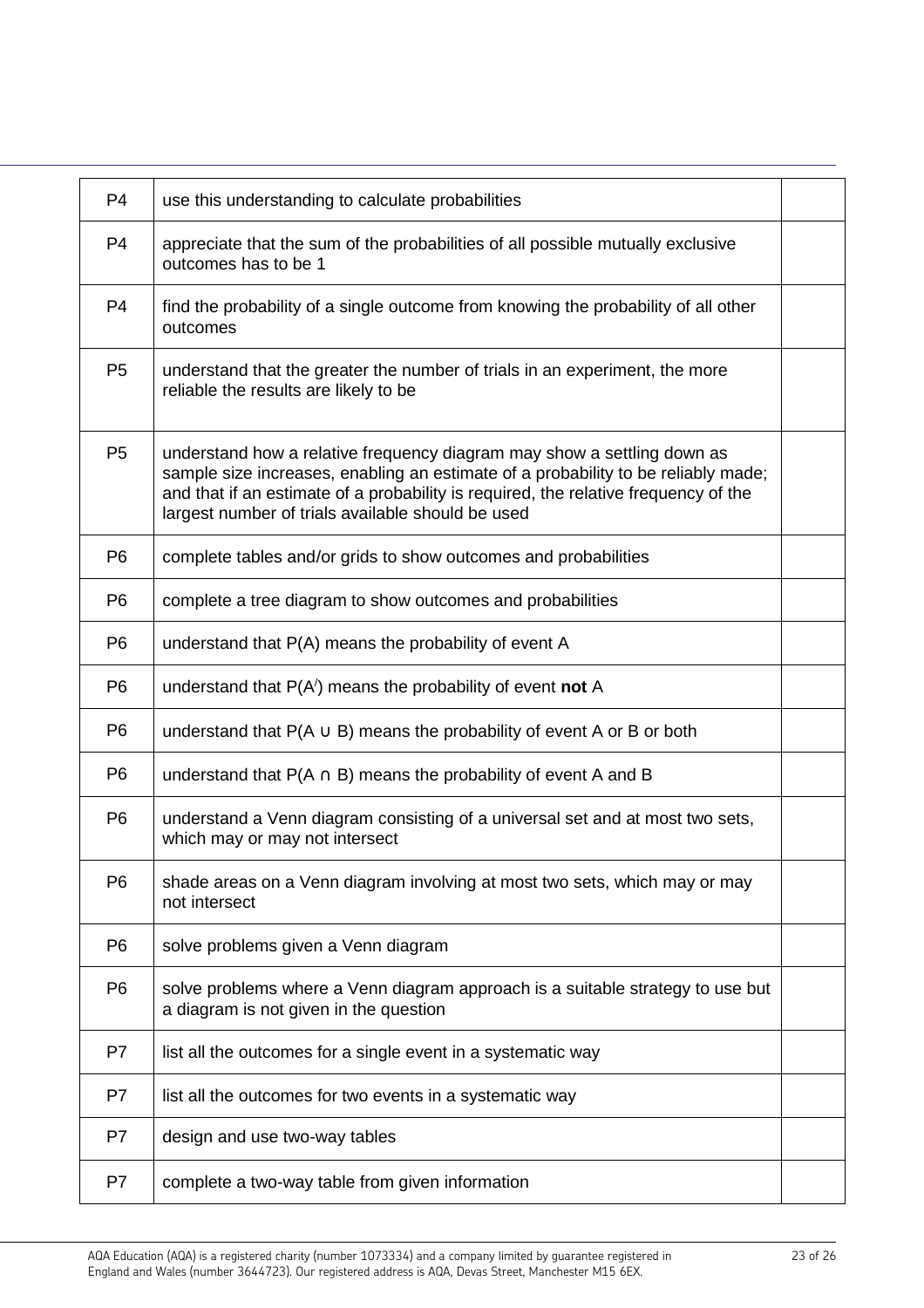| P7             | design and use frequency trees                                                                        |  |
|----------------|-------------------------------------------------------------------------------------------------------|--|
| P7             | work out probabilities by counting or listing equally likely outcomes                                 |  |
| P <sub>8</sub> | know when it is appropriate to add probabilities                                                      |  |
| P <sub>8</sub> | know when it is appropriate to multiply probabilities                                                 |  |
| P <sub>8</sub> | understand the meaning of independence for events                                                     |  |
| P8             | calculate probabilities when events are dependent                                                     |  |
| P <sub>8</sub> | understand the implications of with or without replacement problems for the<br>probabilities obtained |  |
| P <sub>8</sub> | complete a tree diagram to show outcomes and probabilities                                            |  |
| P <sub>8</sub> | use a tree diagram as a method for calculating probabilities for independent or<br>dependent events   |  |

## **Statistics**

| S <sub>1</sub> | find patterns in data that may lead to a conclusion being drawn                                          |  |
|----------------|----------------------------------------------------------------------------------------------------------|--|
| S <sub>1</sub> | look for unusual data values such as a value that does not fit an otherwise good<br>correlation          |  |
| S <sub>1</sub> | understand that samples may or may not be representative of a population                                 |  |
| S <sub>1</sub> | understand that the size and construction of a sample will affect how<br>representative it is            |  |
| S <sub>2</sub> | draw any of the above charts or diagrams                                                                 |  |
| S <sub>2</sub> | draw bar charts including composite bar charts, dual bar charts and multiple bar<br>charts               |  |
| S <sub>2</sub> | understand which of the diagrams are appropriate for different types of data                             |  |
| S <sub>2</sub> | interpret any of the types of diagram                                                                    |  |
| S <sub>2</sub> | obtain information from any of the types of diagram                                                      |  |
| S <sub>2</sub> | understand that a time series is a series of data points typically spaced over<br>uniform time intervals |  |
| S <sub>2</sub> | plot and interpret time-series graphs                                                                    |  |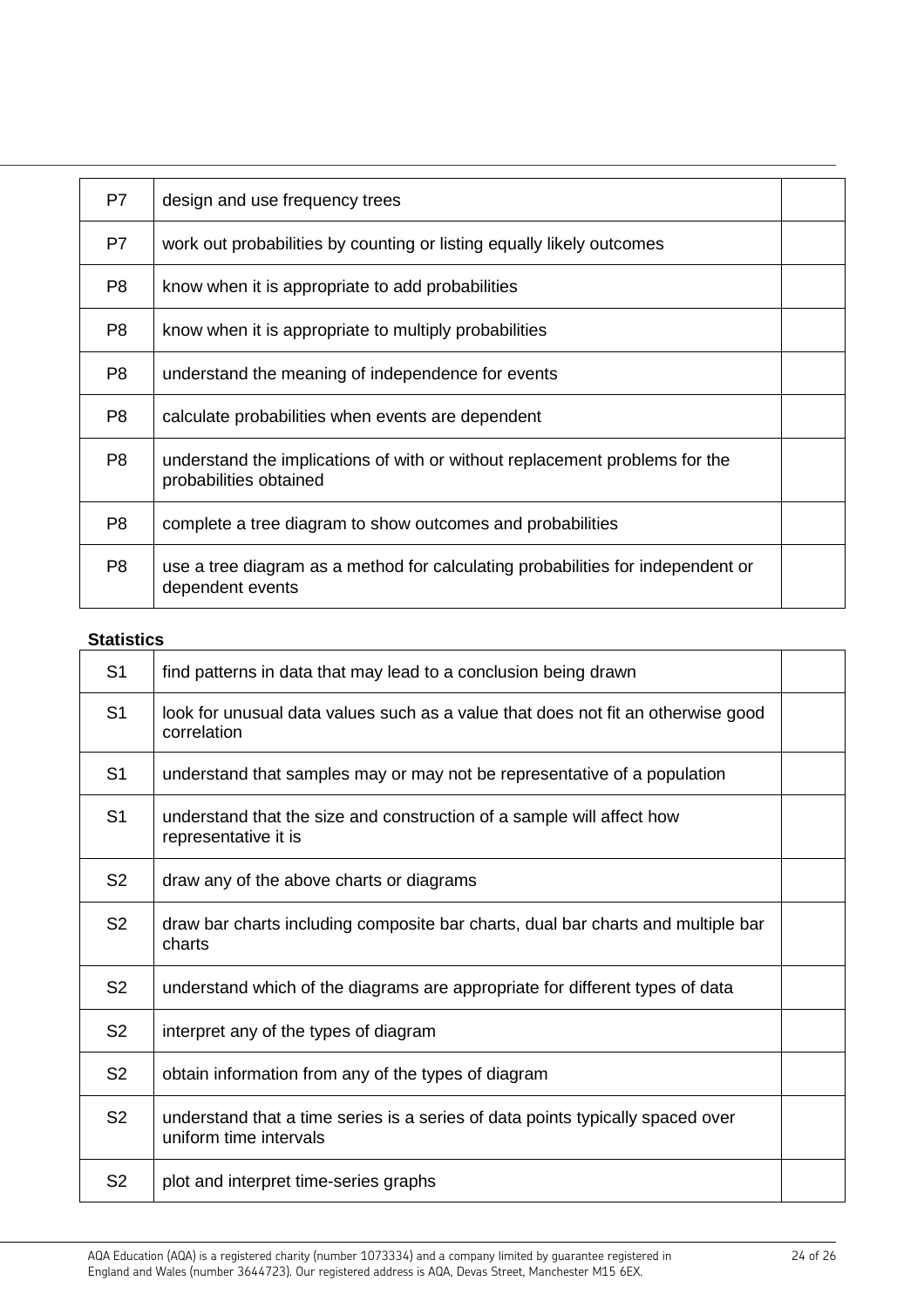| S <sub>2</sub> | use a time-series graph to predict a subsequent value                                                                                      |  |
|----------------|--------------------------------------------------------------------------------------------------------------------------------------------|--|
| S <sub>2</sub> | understand that if data points are joined with a line then the line will not<br>represent actual values but will show a trend              |  |
| S <sub>2</sub> | design and use two-way tables                                                                                                              |  |
| S <sub>2</sub> | complete a two-way table from given information                                                                                            |  |
| S <sub>4</sub> | decide whether data is discrete or continuous and use this decision to make<br>sound judgements in choosing suitable diagrams for the data |  |
| S <sub>4</sub> | understand the difference between grouped and ungrouped data                                                                               |  |
| S <sub>4</sub> | understand the advantages and disadvantages of grouping data                                                                               |  |
| S <sub>4</sub> | distinguish between primary and secondary data                                                                                             |  |
| S <sub>4</sub> | use lists, tables or diagrams to find values for the above measures                                                                        |  |
| S <sub>4</sub> | find the mean for a discrete frequency distribution                                                                                        |  |
| S <sub>4</sub> | find the median for a discrete frequency distribution                                                                                      |  |
| S <sub>4</sub> | find the mode or modal class for frequency distributions                                                                                   |  |
| S <sub>4</sub> | calculate an estimate of the mean for a grouped frequency distribution, knowing<br>why it is an estimate                                   |  |
| S <sub>4</sub> | find the interval containing the median for a grouped frequency distribution                                                               |  |
| S4             | choose an appropriate measure to be the 'average', according to the nature of<br>the data                                                  |  |
| S <sub>4</sub> | identify outliers                                                                                                                          |  |
| S <sub>4</sub> | find patterns in data that may lead to a conclusion being drawn                                                                            |  |
| S <sub>5</sub> | use measures of central tendency and measures of dispersion to describe a<br>population                                                    |  |
| S <sub>5</sub> | use statistical diagrams to describe a population                                                                                          |  |
| S <sub>6</sub> | recognise and name positive, negative or no correlation as types of correlation                                                            |  |
| S <sub>6</sub> | recognise and name strong, moderate or weak correlation as strengths of<br>correlation                                                     |  |